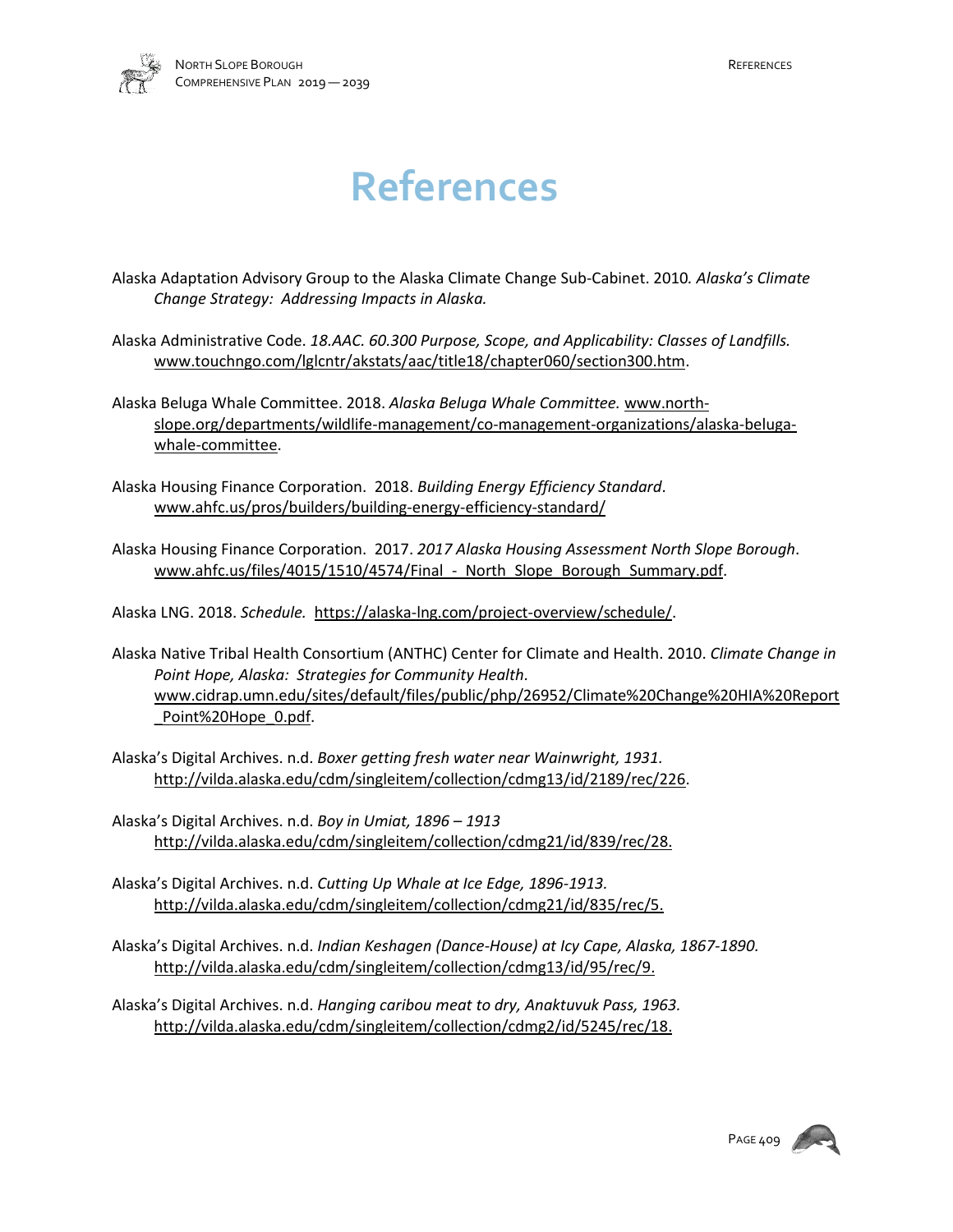

- Alaskool: Online Material about Alaska Native History, Education, Languages, and Cultures. n.d. *Alaska Native Curriculum and Teacher Development Project*. [www.alaskool.org/resources/regional/nw\\_reg\\_pro/permafrost.html.](http://www.alaskool.org/resources/regional/nw_reg_pro/permafrost.html)
- Alaskool: Online Material about Alaska Native History, Education, Languages, and Cultures. n.d. *Impact of ANCSA in the Arctic Slope: Taking Control: Fact or Fiction? A Curriculum Unit Plan by Pat*  Aamodt. [www.alaskool.org/native\\_ed/curriculum/aamodt/tc.html.](http://www.alaskool.org/native_ed/curriculum/aamodt/tc.html)
- Alaskool: Online Material about Alaska Native History, Education, Languages, and Cultures. n.d. *Mayor Hopson at his desk.* Photo by Rob Stapleton. *[www.alaskool.org/native\\_ed/curriculum/aamodt/tc.html.](http://www.alaskool.org/native_ed/curriculum/aamodt/tc.html)*

Alvarez, Monica. 2018. *North Slope Management Plan*. Presentation, 2018 Oil and Gas Forum.

- Anchorage Economic Development Corporation. 2018. *2018 Economic Forecast Anchorage.* [http://aedcweb.com/wp-content/uploads/2018/01/2018-AEDC-Economic-Forecast-](http://aedcweb.com/wp-content/uploads/2018/01/2018-AEDC-Economic-Forecast-Report_Sponsored-by-BP.pdf)[Report\\_Sponsored-by-BP.pdf.](http://aedcweb.com/wp-content/uploads/2018/01/2018-AEDC-Economic-Forecast-Report_Sponsored-by-BP.pdf)
- Arctic Slope Native Association. 2018. *Aimaabvik Assisted Living.* [www.arcticslope.org/services/aimaavik-assisted-living.](http://www.arcticslope.org/services/aimaavik-assisted-living)
- Arctic Slope Native Association. 2018. *History. The First 50 Years: Looking Back.*  [www.arcticslope.org/about/history.](http://www.arcticslope.org/about/history)

Arctic Slope Native Association. 2018. *Social Services.* www.arcticslope.org/services/social-services/.

- Arctic Slope Native Association. 2018. *Tribal Child Care Program.* [www.arcticslope.org/services/social](http://www.arcticslope.org/services/social-services/tribal-child-care-program/)[services/tribal-child-care-program/.](http://www.arcticslope.org/services/social-services/tribal-child-care-program/)
- Arctic Slope Native Association. 2016. *2016 Annual Report.*  www.arcticslope.org/assets/images/uploads/ASNA\_AR\_2016\_webres.pdf.
- Arctic Slope Regional Corporation. 2013. *History*. [www.asrc.com/About/Pages/Corporate.aspx.](http://www.asrc.com/About/Pages/Corporate.aspx)
- Alaska Native Claims Settlement Act of 1971 43 U.S.C. § 1606(i) and (j) (elec. 2007).
- Association of Alaska Housing Authorities. 2012. *Members*. [www.aahaak.org/members.php.](http://www.aahaak.org/members.php)
- CAVM Team. 2003. *Circumpolar Arctic Vegetation Map*. (1:7,500,000 scale), Conservation of Arctic Flora and Fauna (CAFF) Map No. 1. U.S. Fish and Wildlife Service, Anchorage, Alaska. ISBN: 0-9767525-0- 6, ISBN-13: 978-0-9767525-0-9. [www.geobotany.uaf.edu/cavm.](http://www.geobotany.uaf.edu/cavm)
- Chance, Norman. 2009. *Arctic National Wildlife Refuge Special Report Birds in the Refuge*. [http://arcticcircle.uconn.edu/ANWR/anwrbirds.html.](http://arcticcircle.uconn.edu/ANWR/anwrbirds.html)
- Chinn, Ramona. Supervisory Land Law Examiner. U.S. Bureau of Land Management. Personal Communication 2016.

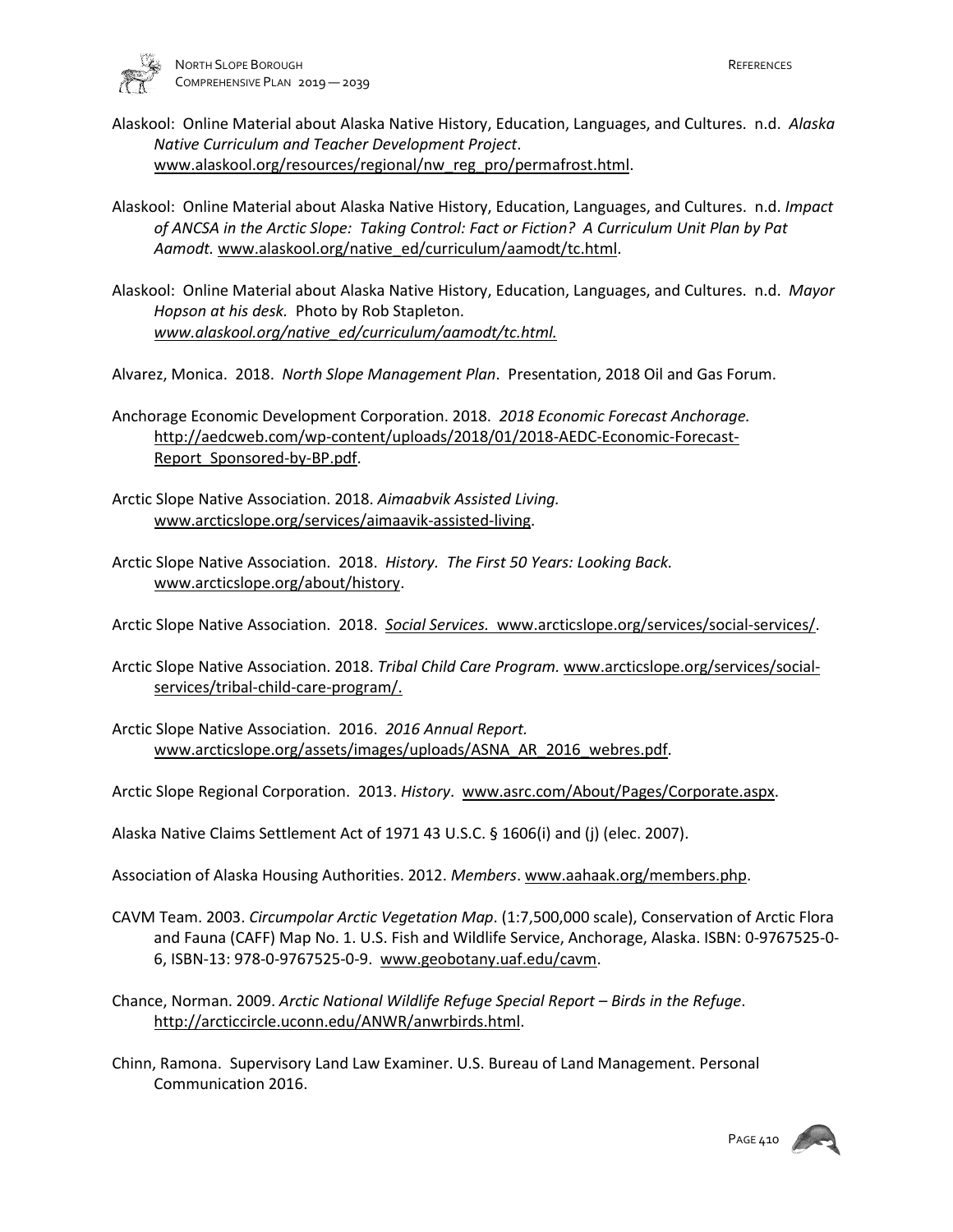

Cold Climate Housing Research Center. n.d. *TNHA Resilient Housing for the North Slope of Alaska*. www.cchrc.org/sites/default/files/docs/TNHA\_ResilientHousing.pdf.

Corkrean, Paul. Waste Water Level III. UIC Lands, LLC. Personnel communication.

*Dalton Highway Mile Markers.* 

https://static1.squarespace.com/static/5388cf21e4b0a83ac5f971b1/t/5786ac9dd2b8572d047248 8b/ 1468443858859/Dalton+Highway+Callout+Markers.pdf.

- DeMarban, A. 2018. *New Snow Roads Will Link Road System to Arctic Communities*. The Arctic Sounder. March 23, 2018. [www.thearcticsounder.com/article/1812new\\_snow\\_roads\\_will\\_link\\_road\\_system\\_to.](http://www.thearcticsounder.com/article/1812new_snow_roads_will_link_road_system_to)
- DeMarban, A. 2014. *Nuiqsut Road to Alpine Oil Patch Receives Key Go-Ahead*. Alaska Dispatch News. March 12, 2014. [www.adn.com/article/20140312/nuiqsut-road-alpine-oil-patch-receives-key-go](http://www.adn.com/article/20140312/nuiqsut-road-alpine-oil-patch-receives-key-go-ahead)[ahead.](http://www.adn.com/article/20140312/nuiqsut-road-alpine-oil-patch-receives-key-go-ahead)
- Demer, Lisa. 2017. *Old-school tools of maps and trail markers being refined to save North Slope lives.* Anchorage Daily News. Dec 23, 2017. [www.adn.com/alaska-news/2016/12/25/old-school-tools](http://www.adn.com/alaska-news/2016/12/25/old-school-tools-of-maps-and-trail-markers-being-refined-to-save-north-slope-lives/)[of-maps-and-trail-markers-being-refined-to-save-north-slope-lives/.](http://www.adn.com/alaska-news/2016/12/25/old-school-tools-of-maps-and-trail-markers-being-refined-to-save-north-slope-lives/)

Dobson, Jennifer, Ritter, Troy L., Driscoll, David. 2010. *Impact of Oil Development on Air Quality in an Alaska Native Village.* www.researchgate.net/publication/266791836 Impact of Oil Development on Air Quality in an Alaska Native Village.

Eben Hopson: An American Story. 1975. *Mayor's Address on Education.* [www.ebenhopson.com/archives/Education.html.](http://www.ebenhopson.com/archives/Education.html)

Erickson, Nathan. Bureau of Land Management. Personal Communication.

Eskimo Walrus Commission. 2018. *What We Do.* [http://eskimowalruscommission.org/what-we-do/.](http://eskimowalruscommission.org/what-we-do/)

Fischer, Bernadette. Program Manager. North Slope Borough Capital Improvement Project Management Department. Personal communication.

Frantz, Jack. Deputy Director. North Slope Borough Public Works Department. Personal communication.

- Getches, David H. 1973. *The North Slope Borough, Oil, and the Future of Local Government in Alaska.* 3 UCLA-Alaska Law Review. 3:55. [http://lawcollections.colorado.edu/david-h](http://lawcollections.colorado.edu/david-h-getches/islandora/object/getches%3A38)[getches/islandora/object/getches%3A38.](http://lawcollections.colorado.edu/david-h-getches/islandora/object/getches%3A38)
- Google. (n.d.) [Google Earth Pro ruler, Alaska North Slope]. Retrieved June 7, 2018 from Google Earth Pro software.
- Granger, Erin. Fairbanks Daily News-Miner. May 18, 2018. *UAF hosting conference to address Native language emergency*[. www.newsminer.com/news/local\\_news/uaf-hosting-conference-to](http://www.newsminer.com/news/local_news/uaf-hosting-conference-to-address-native-language-emergency/article_c881c114-5a78-11e8-80da-df6d36ac015e.html)[address-native-language-emergency/article\\_c881c114-5a78-11e8-80da-df6d36ac015e.html.](http://www.newsminer.com/news/local_news/uaf-hosting-conference-to-address-native-language-emergency/article_c881c114-5a78-11e8-80da-df6d36ac015e.html)

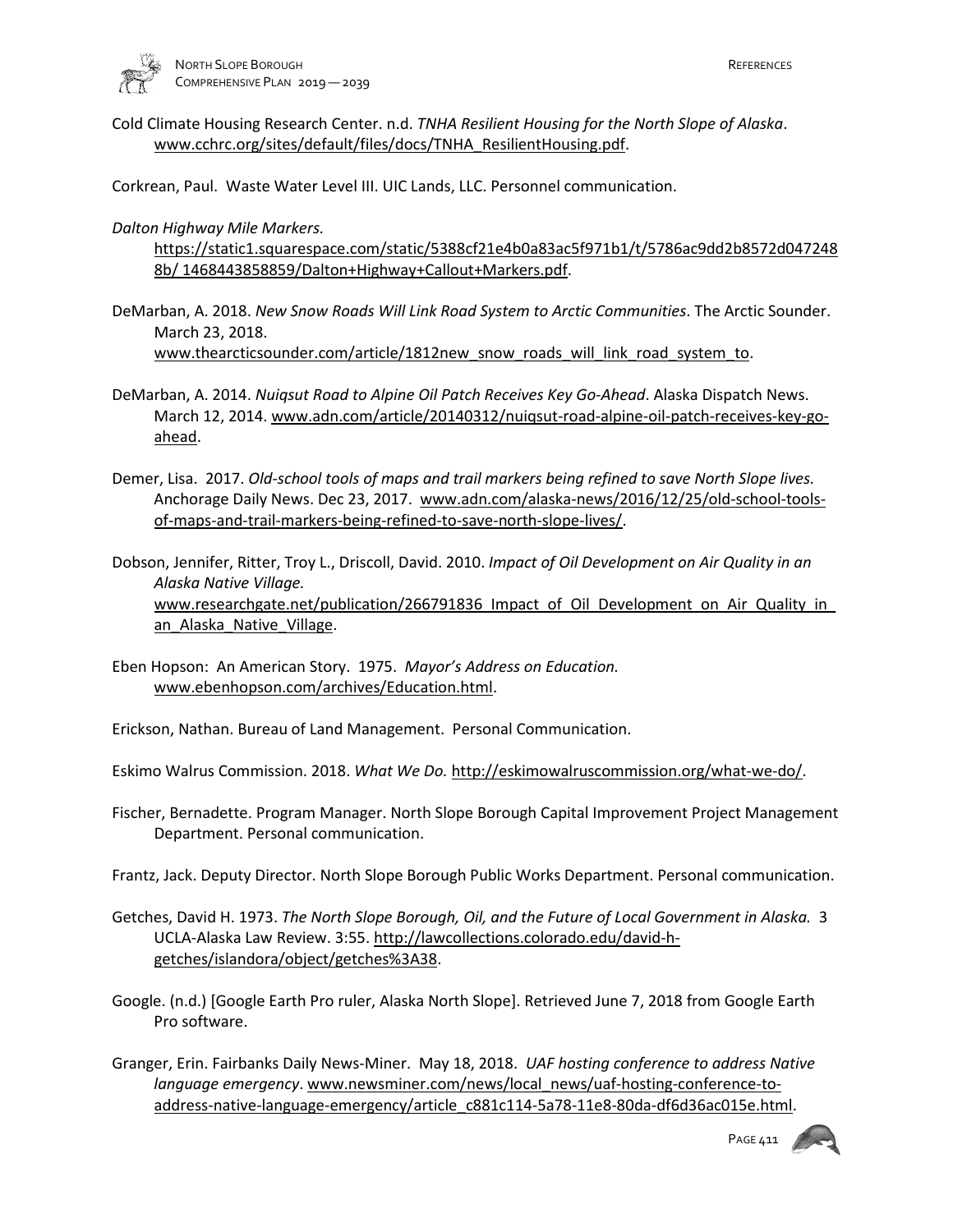

- Green, Ken. Project Administrator. North Slope Borough Capital Improvement Project Management Department. Personal communication.
- Hagle, Griffin. 2018. Chief Executive Officer. Tagiugmiullu Nunamiullu Housing Authority. Personal Communication.
- Hassol, Susan Joy. Alaska Climate Impact Assessment. Impacts of a Warming Arctic. University of Alaska, Fairbanks, 2004. [www.amap.no/documents/download/1058.](http://www.amap.no/documents/download/1058)

Helinski, Rich. Project Manager, ICE Services, Inc. Personnel communication.

- Hild, C. 2002. *Contaminants In Alaska: Is America's Arctic At Risk?* In The Status of Alaska's Oceans & Watersheds. Pp. 97-110.
- Holmes, Travis. Principal Engineer. UMIAQ Design & Municipal Services. Personal communication.
- Holt, Felicia. Program Assistant. North Slope Borough School District. Personal communication.
- H.R. 5740 98th Congress. *Barrow Gas Field Transfer Act of 1984*. [www.govtrack.us/congress/bills/98/hr5740.](http://www.govtrack.us/congress/bills/98/hr5740)
- Ice Seal Committee. 2018[. www.north-slope.org/departments/wildlife-management/co-management](http://www.north-slope.org/departments/wildlife-management/co-management-organizations/ice-seal-committee)[organizations/ice-seal-committee.](http://www.north-slope.org/departments/wildlife-management/co-management-organizations/ice-seal-committee)
- Ingstad, Helge. n.d. *Nunamiut hunter Simon Paneak waring caribou skin parka, pants, and boots.*  www.nps.gov/gaar/learn/historyculture/caribou-and-people.htm.
- International Permafrost Association. 2015. *Permafrost Distribution*. [https://ipa.arcticportal.org/publications/occasional-publications/what-is-permafrost.](https://ipa.arcticportal.org/publications/occasional-publications/what-is-permafrost)

International Whaling Commission. 2018. *History and Purpose.* [https://iwc.int/history-and-purpose.](https://iwc.int/history-and-purpose)

International Whaling Commission. 2015. *Aboriginal Subsistence Whaling*. [https://iwc.int/aboriginal.](https://iwc.int/aboriginal)

International Whaling Commission. 1982. *Aboriginal / Subsistence Whaling.* Reports of the International Whaling Commission. Special Issue 4. Cambridge 1982. [https://archive.iwc.int/pages/download.php?ref=464&size=&ext=pdf&k=dd5e19effe&alternative](https://archive.iwc.int/pages/download.php?ref=464&size=&ext=pdf&k=dd5e19effe&alternative=-1&usage=-1&usagecomment) [=-1&usage=-1&usagecomment=](https://archive.iwc.int/pages/download.php?ref=464&size=&ext=pdf&k=dd5e19effe&alternative=-1&usage=-1&usagecomment).

Jensen, Anne. Senior Scientist. UIC Science. Personal communication.

Kawerak, Inc. Land Management Services. 2018. *Restricted Native Land.*  [www.kawerak.org/download/land-management-services-info-sheet/.](http://www.kawerak.org/download/land-management-services-info-sheet/)

Khachatoorian, Travis. 2017. KTUU Anchorage. *Alaska Warming Twice as Fast as Global Average.* [www.ktuu.com/content/news/Leaked-climate-change-report-outlines--439353963.html.](http://www.ktuu.com/content/news/Leaked-climate-change-report-outlines--439353963.html)

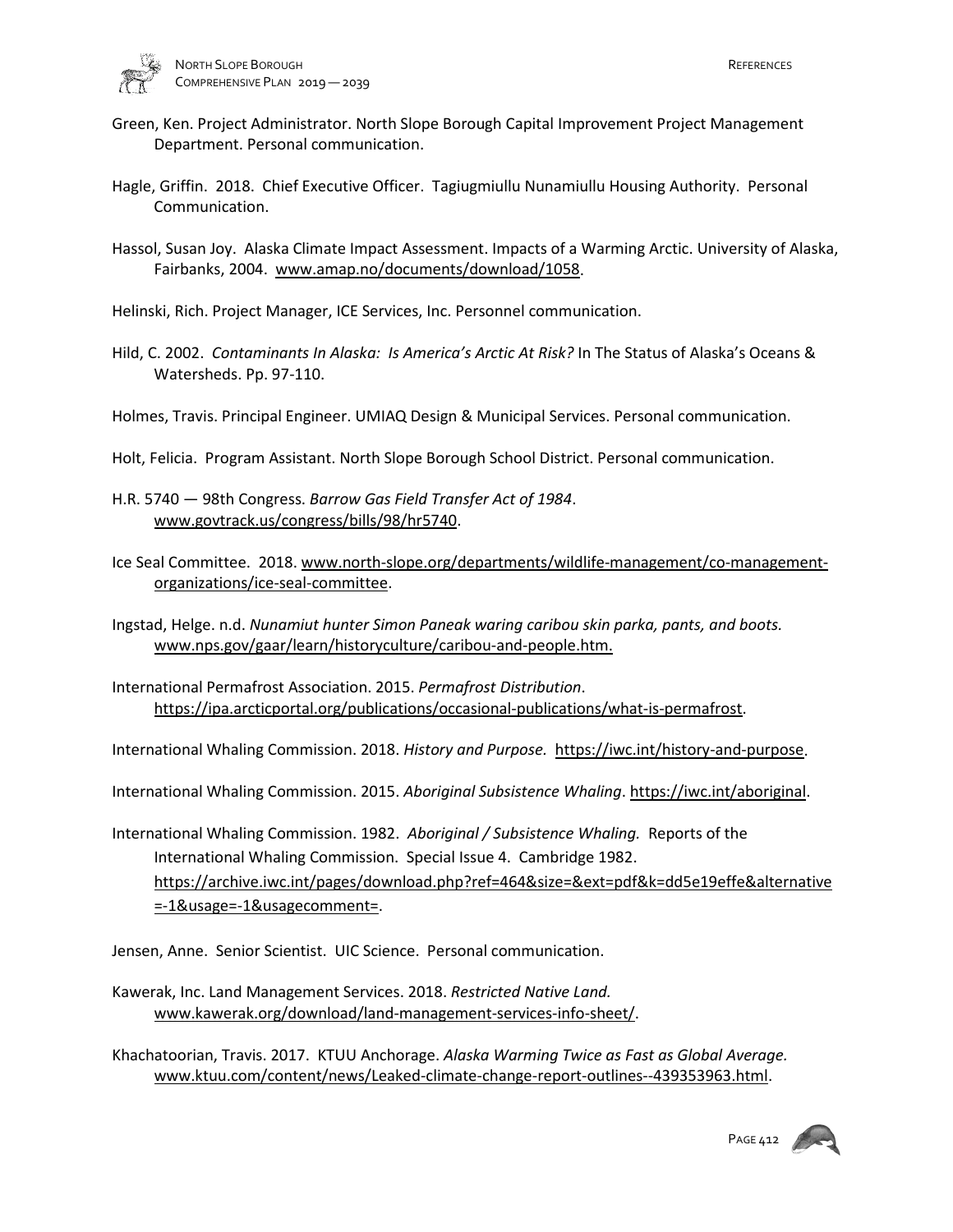

Kinneeveauk, Eva. n.d. *Voice of the Arctic: A Vision For The Future.*

[https://voiceofthearcticinupiat.org/wp-content/themes/Voice/assets/ads/VOA-Vision-](https://voiceofthearcticinupiat.org/wp-content/themes/Voice/assets/ads/VOA-Vision-Eva%20Kinneeveauk-ABM-HR.pdf)[Eva%20Kinneeveauk-ABM-HR.pdf.](https://voiceofthearcticinupiat.org/wp-content/themes/Voice/assets/ads/VOA-Vision-Eva%20Kinneeveauk-ABM-HR.pdf)

- Kolesar, K.R., Cellini, J., Peterson, P.K., Jefferson, A., Tuch, T., Birmili, W., Wiedensohler, A. Pratt, K.A. 2017. *Effect of Prudhoe Bay emissions on atmospheric aerosol growth events observed in Utqiaġvik (Barrow), Alaska*. Atmospheric Environment, 152, 146-155. [www.sciencedirect.com/science/article/pii/S1352231016309785.](http://www.sciencedirect.com/science/article/pii/S1352231016309785)
- Kraemer et al. 2005. *The Potential Impact of Climate on Human Exposure to Contaminants in the Arctic*. International Journal of Circumpolar Health Vol. 64, Section 5.
- Lidji, Eric. 2017. *The Explores 2017: Caelus Siting on a Smith Bay Elephant.* Petroleum News, Vol 22. No. 22[. www.petroleumnews.com/pntruncate/551624147.shtml.](http://www.petroleumnews.com/pntruncate/551624147.shtml)
- MacSwain Associates LLC. 2003. *Chapter 5: Self-Contained Appraisal Report (draft) Nuiqsut Natural Gas Pipeline Right-of-Way.* ADL 416202, Valuation Date October 1, 2003.
- MacSwain Associates LLC. 2009. *Chapter 5: Self-Contained Appraisal Report (draft) Nuiqsut Natural Gas Pipeline Right-of-Way.* ADL 416202, Valuation Date March 1, 2009.
- Major, Mark. 2014. Consultant to Kuukpik Corporation. November 24, 2014. Personal Communication.
- Maniilaq Association. 2014. *Probates and Estate Services.*  [www.maniilaq.org/Probates%20&%20Estate%20Services.doc.](http://www.maniilaq.org/Probates%20&%20Estate%20Services.doc)
- Marine Mammal Center. 2018. *Marine Mammal Protection Act.* [www.marinemammalcenter.org/what](http://www.marinemammalcenter.org/what-we-do/rescue/marine-mammal-protection-act.html)[we-do/rescue/marine-mammal-protection-act.html.](http://www.marinemammalcenter.org/what-we-do/rescue/marine-mammal-protection-act.html)

Marine Mammal Commission. 2018. *About the Commission.* [www.mmc.gov/about-the-commission.](http://www.mmc.gov/about-the-commission)

- Mowry, Tim. 2010. Fairbanks News Miner. *Animals do different things to survive winter in Alaska*. [www.newsminer.com/features/outdoors/animals-do-different-things-to-survive-winter-in](http://www.newsminer.com/features/outdoors/animals-do-different-things-to-survive-winter-in-alaska/article_866180aa-465b-5c0c-94e2-0f89e5c3f41b.html)[alaska/article\\_866180aa-465b-5c0c-94e2-0f89e5c3f41b.html.](http://www.newsminer.com/features/outdoors/animals-do-different-things-to-survive-winter-in-alaska/article_866180aa-465b-5c0c-94e2-0f89e5c3f41b.html)
- Municipal Securities Rulemaking Board. n.d. *Glossary of Municipal Securities Terms: Enterprise Fund.*  [www.msrb.org/Glossary/Definition/ENTERPRISE-FUND.aspx.](http://www.msrb.org/Glossary/Definition/ENTERPRISE-FUND.aspx)
- NASA Global Climate Change. 2017. *Arctic Sea Ice Minimum.* [https://climate.nasa.gov/vital-signs/arctic](https://climate.nasa.gov/vital-signs/arctic-sea-ice/)[sea-ice/.](https://climate.nasa.gov/vital-signs/arctic-sea-ice/)
- National Center for Education Statistics. 2016. *State Education Data Profiles.*  [https://nces.ed.gov/programs/stateprofiles/sresult.asp?mode=short&s1=02.](https://nces.ed.gov/programs/stateprofiles/sresult.asp?mode=short&s1=02)

National Snow & Ice Data Center. 2018. *Arctic Weather and Climate*. [https://nsidc.org/cryosphere/arctic-meteorology/climate\\_vs\\_weather.html.](https://nsidc.org/cryosphere/arctic-meteorology/climate_vs_weather.html)

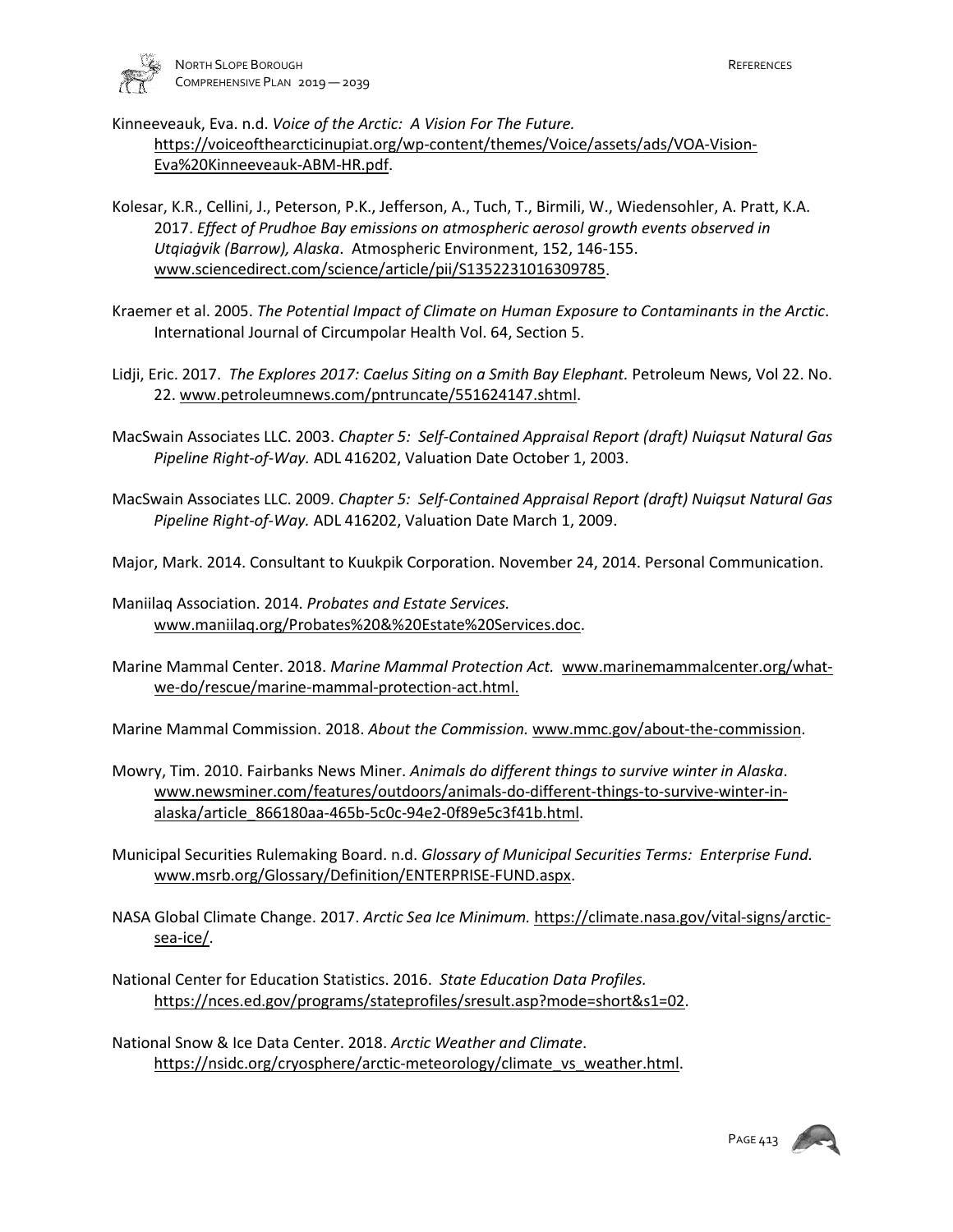

National Snow and Ice Data Center. 2018. *Methane and Frozen Ground.*  [https://nsidc.org/cryosphere/frozenground/methane.html.](https://nsidc.org/cryosphere/frozenground/methane.html)

National Wild and Scenic Rivers System. 2014. *About the WSR Act*. [www.rivers.gov/wsr-act.php.](http://www.rivers.gov/wsr-act.php)

Native Village of Barrow. 2010. *Barrow Long Range Transportation Plan*. Prepared by BTS Professional Service LLC and the Native Village of Barrow. July 2010.

Native Voice: Native Peoples' Concepts of Health and Illness. n.d. *Early photograph of the Pacific Steam Whaling Company trading station, Cape Lisburne, Alaska.*  [www.nlm.nih.gov/nativevoices/timeline/312.html.](http://www.nlm.nih.gov/nativevoices/timeline/312.html)

North Slope Borough. n.d. *Assembly Members.* [www.north-slope.org/your-government/assembly](http://www.north-slope.org/your-government/assembly-clerk/assembly-members)[clerk/assembly-members.](http://www.north-slope.org/your-government/assembly-clerk/assembly-members)

North Slope Borough. 2018. *6 Year Capital Plan 2018 – 2023.*

North Slope Borough. 2018. *2017 Annual Report Oxbow Landfill Prudhoe Bay, Alaska*. Prepared for the North Slope Borough by ICE Services, Inc.

North Slope Borough. 2018. *Alaska Eskimo Whaling Commission.* [www.north](http://www.north-slope.org/departments/wildlife-management/other-topics/iwc-and-aewc/aewc)[slope.org/departments/wildlife-management/other-topics/iwc-and-aewc/aewc.](http://www.north-slope.org/departments/wildlife-management/other-topics/iwc-and-aewc/aewc)

North Slope Borough. 2018. *Assessor's Division GIS data*.

- North Slope Borough. 2018. *Common Birds on the North Slope*[. www.north](http://www.north-slope.org/departments/wildlife-management/studies-and-research-projects/migratory-birds/birds-on-north-slope)[slope.org/departments/wildlife-management/studies-and-research-projects/migratory](http://www.north-slope.org/departments/wildlife-management/studies-and-research-projects/migratory-birds/birds-on-north-slope)[birds/birds-on-north-slope.](http://www.north-slope.org/departments/wildlife-management/studies-and-research-projects/migratory-birds/birds-on-north-slope)
- North Slope Borough. 2018. *Common Fish on the North Slope*. [www.north](http://www.north-slope.org/departments/wildlife-management/studies-and-research-projects/fish/common-fish-north-slope)[slope.org/departments/wildlife-management/studies-and-research-projects/fish/common-fish](http://www.north-slope.org/departments/wildlife-management/studies-and-research-projects/fish/common-fish-north-slope)[north-slope.](http://www.north-slope.org/departments/wildlife-management/studies-and-research-projects/fish/common-fish-north-slope)
- North Slope Borough. 2018. *Department of Health & Social Services.* [www.north](http://www.north-slope.org/departments/health-social-services)[slope.org/departments/health-social-services.](http://www.north-slope.org/departments/health-social-services)
- North Slope Borough. 2018. *Department of Housing and Property Development 2018-19 Budget.*  www.north-slope.org/assets/images/uploads/Housing\_Section\_J\_FY\_18-19.pdf.
- North Slope Borough. 2018. *Department of Planning and Community Services 2018/19 FY Budget.* [www.north-slope.org/assets/images/uploads/Planning\\_Secton\\_F\\_FY\\_18-19.pdf.](http://www.north-slope.org/assets/images/uploads/Planning_Secton_F_FY_18-19.pdf)
- North Slope Borough. 2018. *Department of Wildlife Management.* [www.north](http://www.north-slope.org/departments/wildlife-management)[slope.org/departments/wildlife-management.](http://www.north-slope.org/departments/wildlife-management)

North Slope Borough. 2018. *Department of Wildlife Management FY 2018-2019 Budget*[. www.north](http://www.north-slope.org/assets/images/uploads/Wildlife_Section_K_FY_18-19.pdf)[slope.org/assets/images/uploads/Wildlife\\_Section\\_K\\_FY\\_18-19.pdf.](http://www.north-slope.org/assets/images/uploads/Wildlife_Section_K_FY_18-19.pdf)

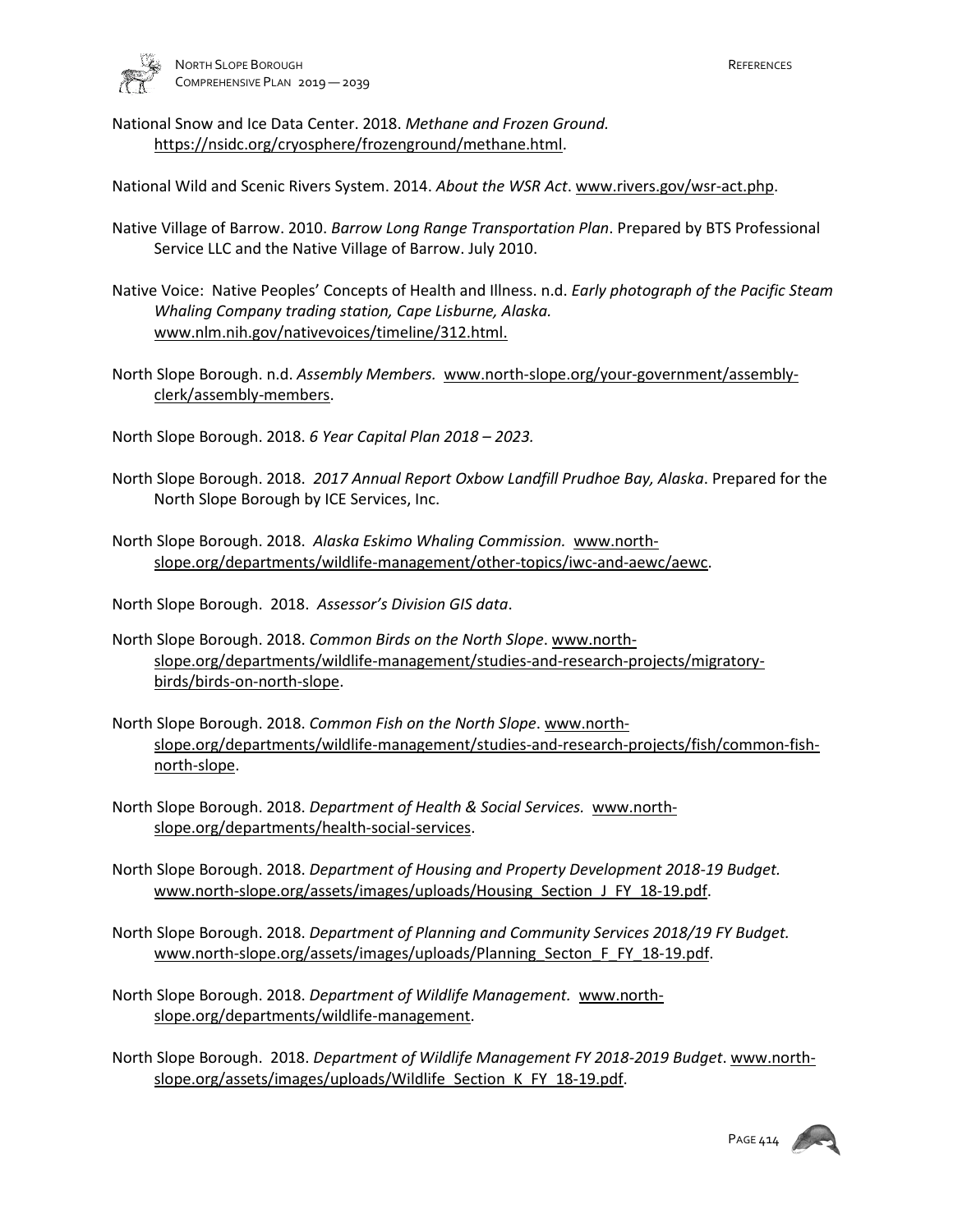

- North Slope Borough. 2018. *Housing Solutions Group.* [www.north](http://www.north-slope.org/departments/administration-finance/housing-solution-group)[slope.org/departments/administration-finance/housing-solution-group.](http://www.north-slope.org/departments/administration-finance/housing-solution-group)
- North Slope Borough. 2018. *North Slope Borough Annual Budget FY 2018 19.* [www.north](http://www.north-slope.org/assets/images/uploads/Public_Works_Section_O_FY_18-19.pdf)[slope.org/assets/images/uploads/Public\\_Works\\_Section\\_O\\_FY\\_18-19.pdf.](http://www.north-slope.org/assets/images/uploads/Public_Works_Section_O_FY_18-19.pdf)
- North Slope Borough. 2018. *North Slope Borough FY 2018-2019 Operating Budget Summary Section A.*  [www.north-slope.org/assets/images/uploads/Expenditure-Revenue\\_Summaries\\_Section\\_A\\_FY18-](http://www.north-slope.org/assets/images/uploads/Expenditure-Revenue_Summaries_Section_A_FY18-19.pdf) [19.pdf.](http://www.north-slope.org/assets/images/uploads/Expenditure-Revenue_Summaries_Section_A_FY18-19.pdf)
- North Slope Borough. 2018. *North Slope Borough Municipal Code Of Ordinances. Title 4: North Slope Port Authority. Chapter 4.01.020 – Purpose and Boundaries.*  [https://library.municode.com/ak/north\\_slope\\_borough/codes/code\\_of\\_ordinances.](https://library.municode.com/ak/north_slope_borough/codes/code_of_ordinances)
- North Slope Borough. 2018. *North Slope Borough Municipal Code Of Ordinances. Title 12: Transportation. Chapter 12.05.010 – Purpose.*  [https://library.municode.com/ak/north\\_slope\\_borough/codes/code\\_of\\_ordinances.](https://library.municode.com/ak/north_slope_borough/codes/code_of_ordinances)
- North Slope Borough. 2018. *North Slope Borough Municipal Code Of Ordinances. Title 12: Transportation. Chapter 12.05.030 – Review Criteria.*  https://library.municode.com/ak/north\_slope\_borough/codes/code\_of\_ordinances.
- North Slope Borough. 2018. *North Slope Borough Municipal Code Of Ordinances. Title 18: Subdivisions. Chapter 18.08.010 – Policy and Purpose.*  https://library.municode.com/ak/north\_slope\_borough/codes/code\_of\_ordinances.
- North Slope Borough. 2018. *North Slope Borough Municipal Code Of Ordinances. Title 19: Zoning. Chapter 19.70.060 – Transportation Corridor Policies.*  [https://library.municode.com/ak/north\\_slope\\_borough/codes/code\\_of\\_ordinances.](https://library.municode.com/ak/north_slope_borough/codes/code_of_ordinances)
- North Slope Borough. 2018. *North Slope Borough Municipal Code Of Ordinances. Title 19: Zoning. Chapter 19.70.060 – Transportation Corridor (TC) District.*  https://library.municode.com/ak/north\_slope\_borough/codes/code\_of\_ordinances.
- North Slope Borough. 2018. *NSB Traveler Safety and Environment Plan for the Community Winter Access Trails (CWAT) Project*. Nov. 2017 Revised Feb. 2018. https://s3.amazonaws.com/arcwordpress-client-uploads/adn/wp-content/uploads/2018/03/12040207/NSB-CWAT-TSEP-plan-2- 14-18.pdf.
- North Slope Borough. 2018. *Planning & Community Services.* [www.north](http://www.north-slope.org/departments/planning-community-services)[slope.org/departments/planning-community-services.](http://www.north-slope.org/departments/planning-community-services)
- North Slope Borough. 2018. *Project Analysis Report: Secondary Water Sources for Kaktovik, Point Hope, and Wainwright.* Prepared for the North Slope Borough by CH2MHill.
- North Slope Borough. 2018. *Service Area 10: Commitment to Partnership Presentation.* 2018 Oil and Gas Forum.

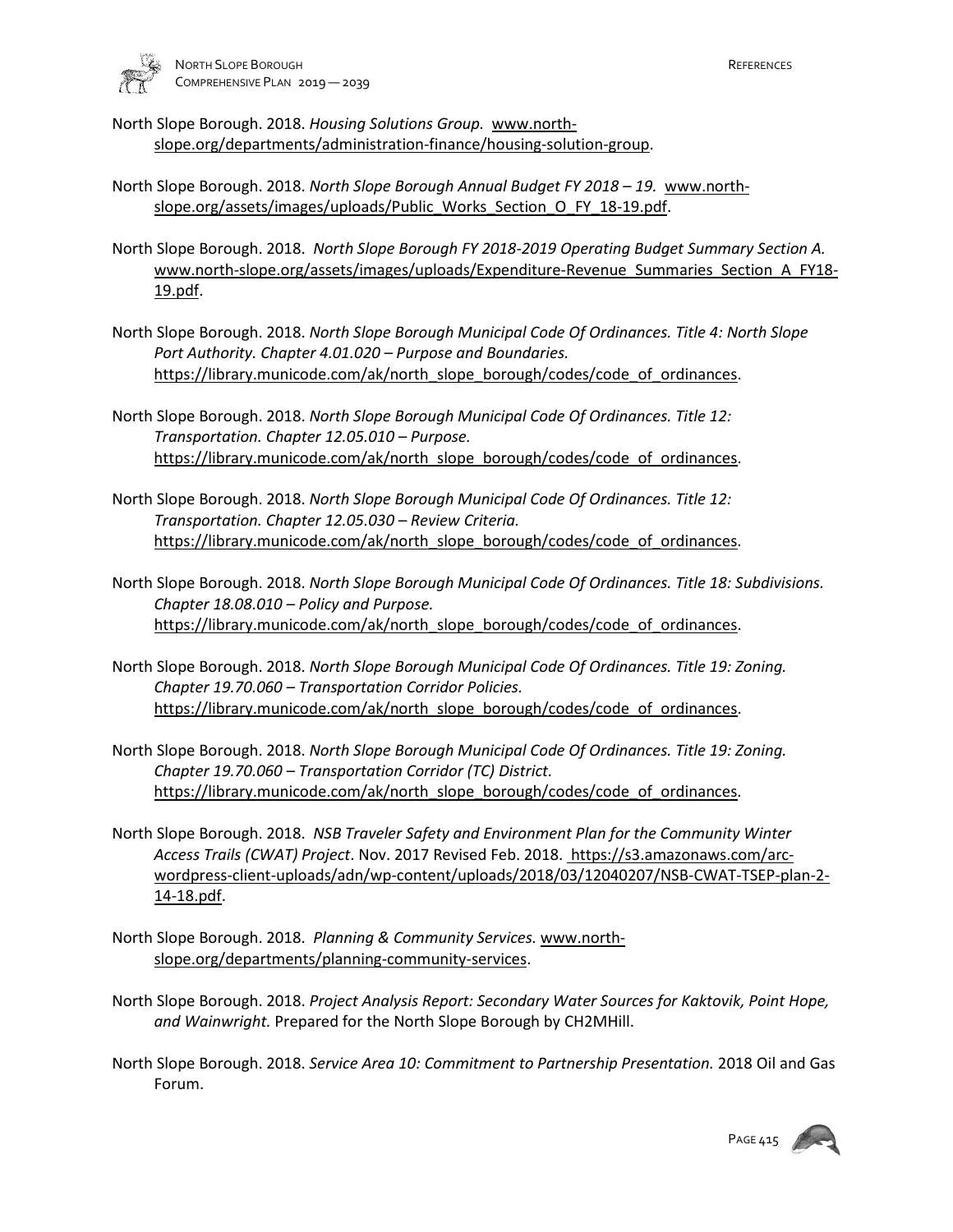

North Slope Borough. 2018. *Traditional Land Use Inventory*.

- North Slope Borough. 2017. *Atqasuk Comprehensive Plan 2017 2037.* Prepared for the North Slope Borough by ASRC Energy Services and UMIAQ Environmental. [www.north](http://www.north-slope.org/assets/images/uploads/FINAL_Atqasuk_Plan_Adopted.pdf)[slope.org/assets/images/uploads/FINAL\\_Atqasuk\\_Plan\\_Adopted.pdf.](http://www.north-slope.org/assets/images/uploads/FINAL_Atqasuk_Plan_Adopted.pdf)
- North Slope Borough. 2017. *North Slope Borough Comprehensive Annual Financial Report July 1, 2016*  June 30, 2017. [www.north-slope.org/assets/images/uploads/NSB\\_FY2017\\_Final\\_Issued\\_CAFR.pdf.](http://www.north-slope.org/assets/images/uploads/NSB_FY2017_Final_Issued_CAFR.pdf)
- North Slope Borough. 2017. *Point Hope Comprehensive Plan 2017 203*7. Prepared for the North Slope Borough by ASRC Energy Services and UMIAQ Environmental. [www.north](http://www.north-slope.org/assets/images/uploads/PHO_Adopted_Comprehensive_Plan.pdf)[slope.org/assets/images/uploads/PHO\\_Adopted\\_Comprehensive\\_Plan.pdf.](http://www.north-slope.org/assets/images/uploads/PHO_Adopted_Comprehensive_Plan.pdf)
- North Slope Borough. 2017. *Point Lay Comprehensive Plan 2017 2037.* Prepared for the North Slope Borough by ASRC Energy Services and UMIAQ Environmental. www.northslope.org/assets/images/uploads/PIZ\_Plan\_Adopted.pdf.
- North Slope Borough. 2017. *Popular Annual Financial Report For the Fiscal Year Ended June 30, 2017*. [www.north-slope.org/assets/images/uploads/NSB\\_2017\\_PAFR\\_Final.pdf.](http://www.north-slope.org/assets/images/uploads/NSB_2017_PAFR_Final.pdf)
- North Slope Borough. 2016. *Multi-Jurisdictional Hazard Mitigation Plan.* [www.north](http://www.north-slope.org/departments/administration-finance/risk-management)[slope.org/departments/administration-finance/risk-management.](http://www.north-slope.org/departments/administration-finance/risk-management)
- North Slope Borough. 2016. *Popular Annual Financial Report For the Fiscal Year Ended June 30, 2016*. [www.north-slope.org/assets/images/uploads/NSB\\_2016\\_PAFR.pdf.](http://www.north-slope.org/assets/images/uploads/NSB_2016_PAFR.pdf)
- North Slope Borough. 2015. *Kaktovik Comprehensive Plan.* [www.north](http://www.north-slope.org/assets/images/uploads/APRIL_2015_KAK_Comp_Plan_adopted.pdf)[slope.org/assets/images/uploads/APRIL\\_2015\\_KAK\\_Comp\\_Plan\\_adopted.pdf.](http://www.north-slope.org/assets/images/uploads/APRIL_2015_KAK_Comp_Plan_adopted.pdf)
- North Slope Borough. 2015. *North Slope Borough 2015 Economic Profile and Census Report Volume XI*. Prepared by Circumpolar Research Associates Shepro, C., Maas, C. and D. Gallaway and edited by Jason Bergerson for the North Slope Borough. www.north-slope.org/assets/images/uploads/ NSB Economic Profile and Census Report 2015 FINAL.pdf.
- North Slope Borough. 2015. *Soaring to the Future: Barrow Comprehensive Plan 2015 2035*. www.north-slope.org/assets/images/uploads/Barrow\_Comp\_Plan\_March\_2015\_FINAL.pdf.
- North Slope Borough. 2014. *North Slope Borough Ordinance Serial No. 2014-01: An Ordinance for the Creation of the North Slope Borough Port Authority under the Municipal Port Authority Act Statute §29.35.600-29.35.730*.
- North Slope Borough. 2014. *Nuiqsut Natural Gas Pipeline Annual Comprehensive Report*. February 26, 2014. [http://dog.dnr.alaska.gov/Documents/SPCS/Publications/LesseeAnnualReports/2013](http://dog.dnr.alaska.gov/Documents/SPCS/Publications/LesseeAnnualReports/2013%20/2013AnnualReport-Nuiqsut.pdf)  [/2013AnnualReport-Nuiqsut.pdf.](http://dog.dnr.alaska.gov/Documents/SPCS/Publications/LesseeAnnualReports/2013%20/2013AnnualReport-Nuiqsut.pdf)
- North Slope Borough. 2014. *Oil and Gas Technical Report.* [www.north-slope.org/departments/planning](http://www.north-slope.org/departments/planning-community-services/oil-and-gas-technical-report)[community-services/oil-and-gas-technical-report.](http://www.north-slope.org/departments/planning-community-services/oil-and-gas-technical-report)

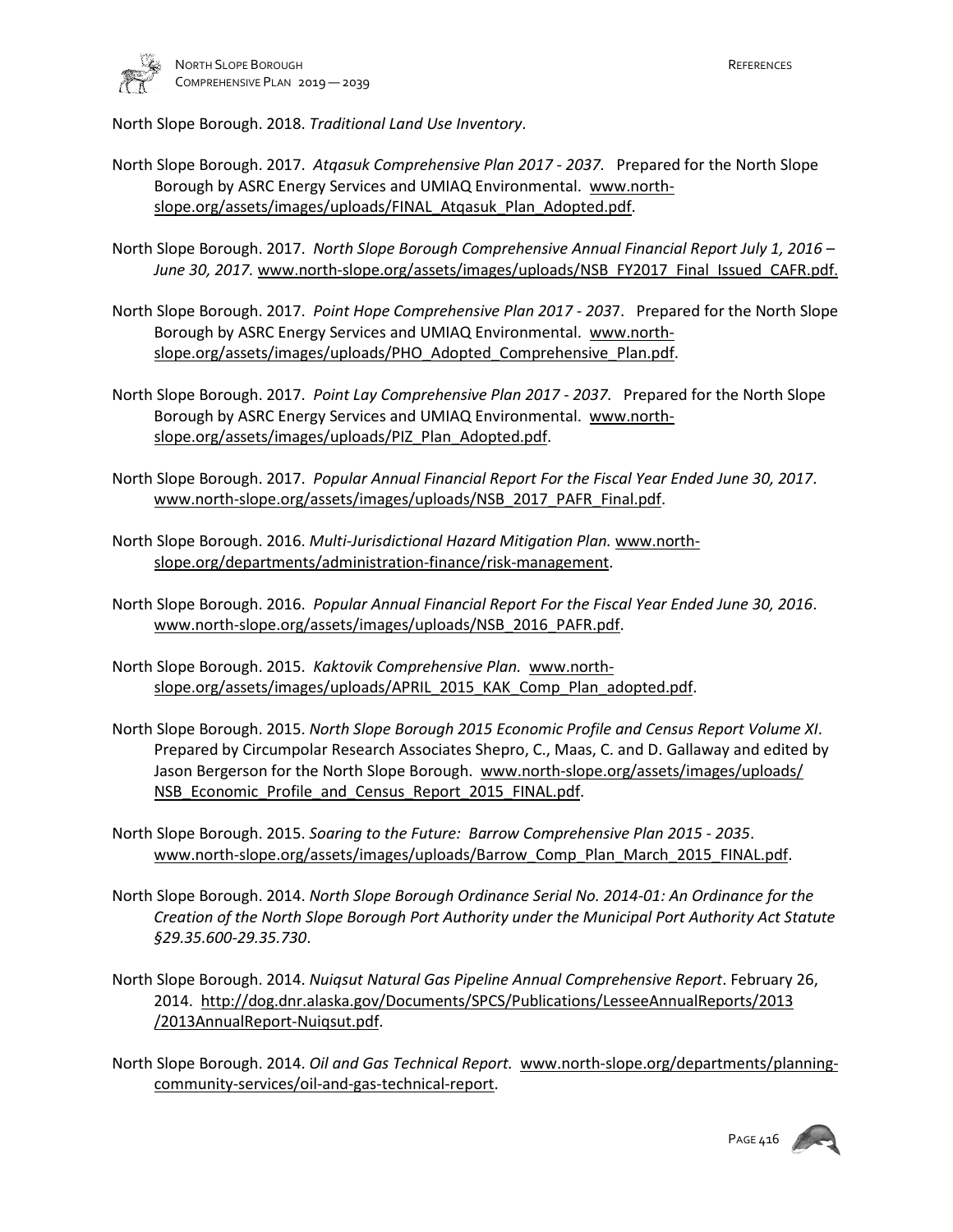

North Slope Borough. 2014. *Project Analysis Report: Areawide Gravel Resources.* Prepared for the North Slope Borough by UMIAQ. Feb. 14, 2014.

North Slope Borough. 2014. *Project Analysis Report: SA-10 Oxbow Landfill.*

North Slope Borough. 2014. *Wainwright Comprehensive Plan*. Prepared for the North Slope Borough by UMIAQ. www.northslope.org/assets/images/uploads/2014 Wainwright Comp Plan Final.pdf.

North Slope Borough. 2012. *Areawide Subdivision Planning*.

- North Slope Borough. 2012. *Baseline Community Health Analysis Report*. Prepared for the North Slope Borough by Jana McAninch, MD, MPH. [www.north](http://www.north-slope.org/assets/images/uploads/BaselineCommunityHealthAnalysisReport.pdf)[slope.org/assets/images/uploads/BaselineCommunityHealthAnalysisReport.pdf.](http://www.north-slope.org/assets/images/uploads/BaselineCommunityHealthAnalysisReport.pdf)
- North Slope Borough. 2011. *Project Analysis Report: Areawide Snow Fence and Tundra Degradation*. Prepared for the North Slope Borough by UMIAQ. Feb. 9, 2011.
- North Slope Borough. 2010. *North Slope Borough 2010 Economic Profile and Census Report*. Prepared by Circumpolar Research Associates Shepro, C., Maas, C. and D. Gallaway with J. McAnich for the North Slope Borough. www.north-slope.org/assets/images/uploads/ North Slope Borough.pdf.
- North Slope Borough. 2008. *Emergency Operations Plan for the North Slope Borough and Communities*. www.north-slope.org/departments/administration-finance/risk-management.
- North Slope Borough. 2006. *Northern Alaska Subsistence Food Research: Contaminant and Nutrient Ecology in Coastal Marine Mammals and Fish.* [www.north](http://www.north-slope.org/assets/images/uploads/CIAP%20booklet.pdf)[slope.org/assets/images/uploads/CIAP%20booklet.pdf.](http://www.north-slope.org/assets/images/uploads/CIAP%20booklet.pdf)
- North Slope Borough. 2006. *Project Analysis Report: NSB Areawide Fuel Storage Analysis.* Prepared for the North Slope Borough by LCMF, LLC. February 2006.
- North Slope Borough. 2005. *North Slope Borough Comprehensive Plan.* Prepared by URS Corporation for the North Slope Borough. October. [www.north-slope.org/your-government/comprehensive](http://www.north-slope.org/your-government/comprehensive-plan)[plan.](http://www.north-slope.org/your-government/comprehensive-plan)
- North Slope Borough. 2005. *North Slope Borough Comprehensive Transportation Plan*. Prepared by ASCG Inc. for the North Slope Borough. August 2005[. www.north](http://www.north%E2%80%90slope.org/yourgovernment/comprehensive%E2%80%90plan)[slope.org/yourgovernment/comprehensive-plan.](http://www.north%E2%80%90slope.org/yourgovernment/comprehensive%E2%80%90plan)
- North Slope Borough. 2003. *North Slope Borough 2003 Economic Profile and Census Report, Volume IX*. Prepared by Circumpolar Research Associates Shepro, C., Maas, C. and D. Gallaway.
- North Slope Borough. 1993. Unadopted *North Slope Borough Comprehensive Plan*. Prepared for the North Slope Borough by Kirk Wickersham, Attorney at Law and Planning Consultant.
- North Slope Borough. 1983. *Background for Planning, Service Area 10.* Prepared for the North Slope Borough by Alaska Consultants Inc.

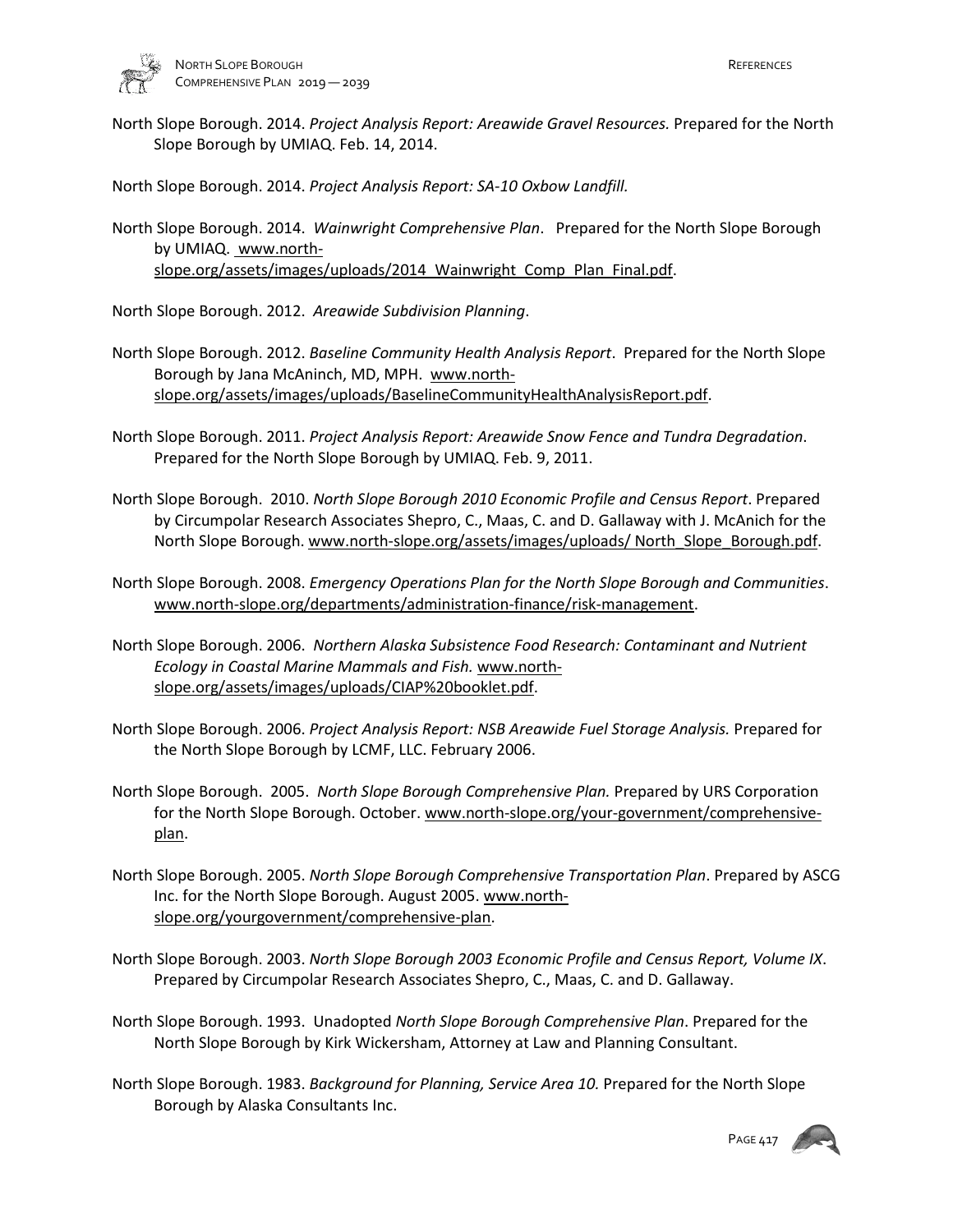

North Slope Borough. v. LeResche. 581 P.2d 1112 (Alaska 1978).

North Slope Borough School District. n.d. *Iñupiaq Education Department*. www.nsbsd.org/domain/44.

- North Slope Borough School District. 2018. *High School Graduation Requirements*. [www.nsbsd.org//cms/lib/AK01001879/Centricity/Domain/50/2018grad%20requirementsBP6146.](http://www.nsbsd.org/cms/lib/AK01001879/Centricity/Domain/50/2018grad%20requirementsBP6146.1.pdf) [1.pdf.](http://www.nsbsd.org/cms/lib/AK01001879/Centricity/Domain/50/2018grad%20requirementsBP6146.1.pdf)
- North Slope Borough School District. 2017. *2015-20 Strategic Plan Summary, 2017-2018 School Year.*  www.nsbsd.org/cms/lib/AK01001879/Centricity/Domain/4/2017\_18\_StrategicPlanSummary.pdf.
- Oen, Glen. Senior Mechanical Engineer. UMIAQ Design and Municipal Services. Personal communication.
- Oliver, Shady Grove. 2015. *Water treatment plant opens in Prudhoe Bay*. The Arctic Sounder. Nov. 6, 2015[. www.thearcticsounder.com/article/1545water\\_treatment\\_plant\\_opens\\_in\\_prudhoe\\_bay.](http://www.thearcticsounder.com/article/1545water_treatment_plant_opens_in_prudhoe_bay)
- Pamplin, W. Lewis Jr. 1979. *Construction-Related Impacts of the Trans-Alaska Pipeline System on Terrestrial Wildlife Habitat*. Joint State / Federal Fish & Wildlife Advisory Team. Special Report No. 24. August.
- Pratt, K.A, Gunsch, M, Kirpes, R.M., Kolesar, K.R., Moffett, C.E., Barrett, T.E., Sheesley, R.J. 2016. *Prudhoe Bay Oilfield Influences on Atmospheric Particulate Matter (PM) on the North Slope of Alaska*[. www.boem.gov/D1-Environmental-Pratt.](http://www.boem.gov/D1-Environmental-Pratt)
- Rayer, Stefan. 2008. Population Forecast Errors: A Primer for Planners. University of Florida. [https://app.bebr.ufl.edu/sites/default/files/Research%20Reports/Rayer%20\(2008\)%20-](https://app.bebr.ufl.edu/sites/default/files/Research%20Reports/Rayer%20(2008)%20-%20JPER.pdf) [%20JPER.pdf.](https://app.bebr.ufl.edu/sites/default/files/Research%20Reports/Rayer%20(2008)%20-%20JPER.pdf)
- Robbins, David. 2017. WHPacific. *Letter to Brett Goodwin, North Slope Borough. Free-Moving Large Media IFAS – Recommendation for Kaktovik Wastewater Plant Upgrades*. October 16.
- S&P Global. 2018. *US Interior Sees Arctic National Wildlife Refuge Lease Sale as Soon as July 2009: Assistant Secretary Balash.* [https://www.spglobal.com/platts/en/market-insights/latest](https://www.spglobal.com/platts/en/market-insights/latest-news/natural-gas/060118-us-interior-sees-arctic-national-wildlife-refuge-lease-sale-as-soon-at-july-2019-assistant-secretary-balash)[news/natural-gas/060118-us-interior-sees-arctic-national-wildlife-refuge-lease-sale-as-soon-at](https://www.spglobal.com/platts/en/market-insights/latest-news/natural-gas/060118-us-interior-sees-arctic-national-wildlife-refuge-lease-sale-as-soon-at-july-2019-assistant-secretary-balash)[july-2019-assistant-secretary-balash.](https://www.spglobal.com/platts/en/market-insights/latest-news/natural-gas/060118-us-interior-sees-arctic-national-wildlife-refuge-lease-sale-as-soon-at-july-2019-assistant-secretary-balash)

ShoreZone. 2018. *ShoreZone Photo Gallery.* [www.shorezone.org.](http://www.shorezone.org/)

- State of Alaska. Department of Commerce, Community, and Economic Development. 2018. *Alaska Community Database Online: North Slope Borough*. [www.commerce.alaska.gov/dcra/DCRAExternal/community.](http://www.commerce.alaska.gov/dcra/DCRAExternal/community)
- State of Alaska. Department of Commerce, Community, and Economic Development. 2018. *Alaska Regional Development Organizations – ARDORS.*  [www.commerce.alaska.gov/web/ded/dev/ardors.aspx.](http://www.commerce.alaska.gov/web/ded/dev/ardors.aspx)

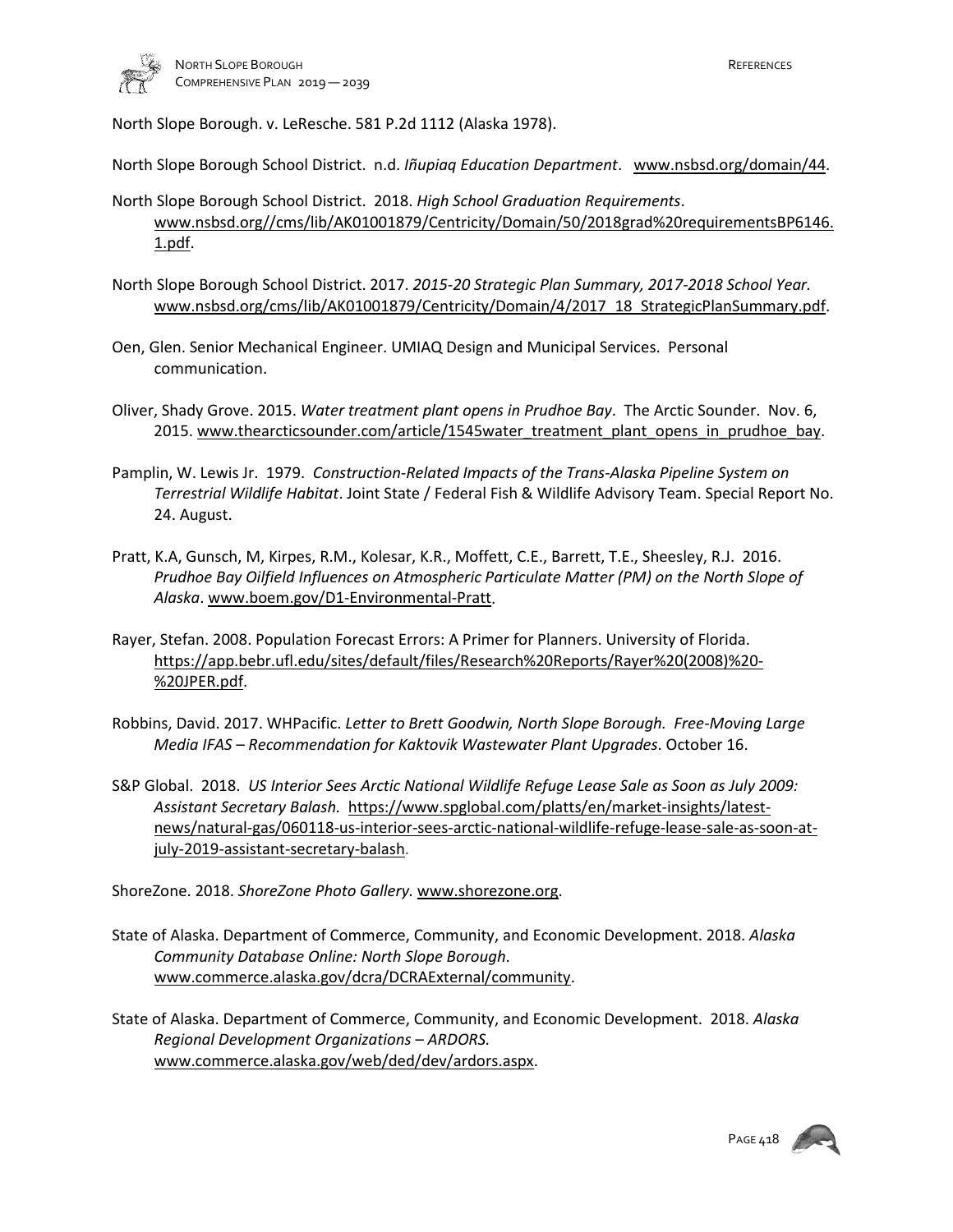

- State of Alaska. Department of Commerce, Community, and Economic Development. 2018. *Alaska's Economic Report: First Quarter, 2018.* [https://www.commerce.alaska.gov/web/Portals/6/pub/EconomicUpdateReport2018Q1.pdf?ver=](https://www.commerce.alaska.gov/web/Portals/6/pub/EconomicUpdateReport2018Q1.pdf?ver=2018-07-10-142842-363) [2018-07-10-142842-363.](https://www.commerce.alaska.gov/web/Portals/6/pub/EconomicUpdateReport2018Q1.pdf?ver=2018-07-10-142842-363)
- State of Alaska. Department of Commerce, Community, and Economic Development. 2018. *Planning and Land Management.*  [www.commerce.alaska.gov/web/dcra/planninglandmanagement/resourcesforancsa14c3.aspx.](http://www.commerce.alaska.gov/web/dcra/planninglandmanagement/resourcesforancsa14c3.aspx)
- State of Alaska. Department of Commerce, Community, and Economic Development. 2017. *Alaska's Economic Report: Second Quarter, 2017*. [www.commerce.alaska.gov/web/Portals/6/pub/00%20\\_ECON\\_Q2.pdf.](http://www.commerce.alaska.gov/web/Portals/6/pub/00%20_ECON_Q2.pdf)
- State of Alaska. Department of Community, Commerce, and Economic Development. 2017. Letter to Mayor Brower. *FY 18 Population Figure for Property Tax Revenue Limitation Purposes*.
- State of Alaska. Department of Commerce, Community and Economic Development. 2016. Division of Community and Regional Affairs. *Planning and Land Management.* [www.commerce.alaska.gov/web/dcra/PlanningLandManagement/ResourcesforANCSA14c3.aspx.](http://www.commerce.alaska.gov/web/dcra/PlanningLandManagement/ResourcesforANCSA14c3.aspx)
- State of Alaska. Department of Commerce, Community, and Economic Development. 2013. *Community Profile Maps.*  [www.commerce.alaska.gov/web/dcra/PlanningLandManagement/CommunityProfileMaps.aspx.](http://www.commerce.alaska.gov/web/dcra/PlanningLandManagement/CommunityProfileMaps.aspx)
- State of Alaska. Department of Commerce, Community, and Economic Development. 2012. *Getting Started on 14(c)(3): A Basic Guide for City and Village Councils.*  www.commerce.alaska.gov/web/Portals/4/pub/14c3Getting%20Started2004.pdf.
- State of Alaska. Department of Education and Early Development. 2017. *State Report Card to the Public.*  [https://education.alaska.gov/ReportCardToThePublic/Report 2016-2017/36.](https://education.alaska.gov/ReportCardToThePublic/Report%202016-2017/36)
- State of Alaska. Department of Education and Early Development. 2014. *State Report Card to the Public.*  [https://education.alaska.gov/ReportCardToThePublic/Report/2013-2014/36.](https://education.alaska.gov/ReportCardToThePublic/Report/2013-2014/36)
- State of Alaska. Department of Environmental Conservation. 2018. *Complete Air Quality Advisories/Episodes List*. [http://dec.alaska.gov/Applications/Air/airtoolsweb/Advisories.](http://dec.alaska.gov/Applications/Air/airtoolsweb/Advisories)
- State of Alaska. Department of Environmental Conservation. 2018. *Drinking Water Program Overview*. https://dec.alaska.gov/eh/dw/overview/.
- State of Alaska. Department of Environmental Conservation. 2018. *Water Quality Reports*. [https://dec.alaska.gov/water/water-quality/reports.](https://dec.alaska.gov/water/water-quality/reports)
- State of Alaska. Department of Environmental Conservation. 2011. *Contaminated Sites Program: The Cleanup Process.* https://dec.alaska.gov/spar/csp/process.htm.

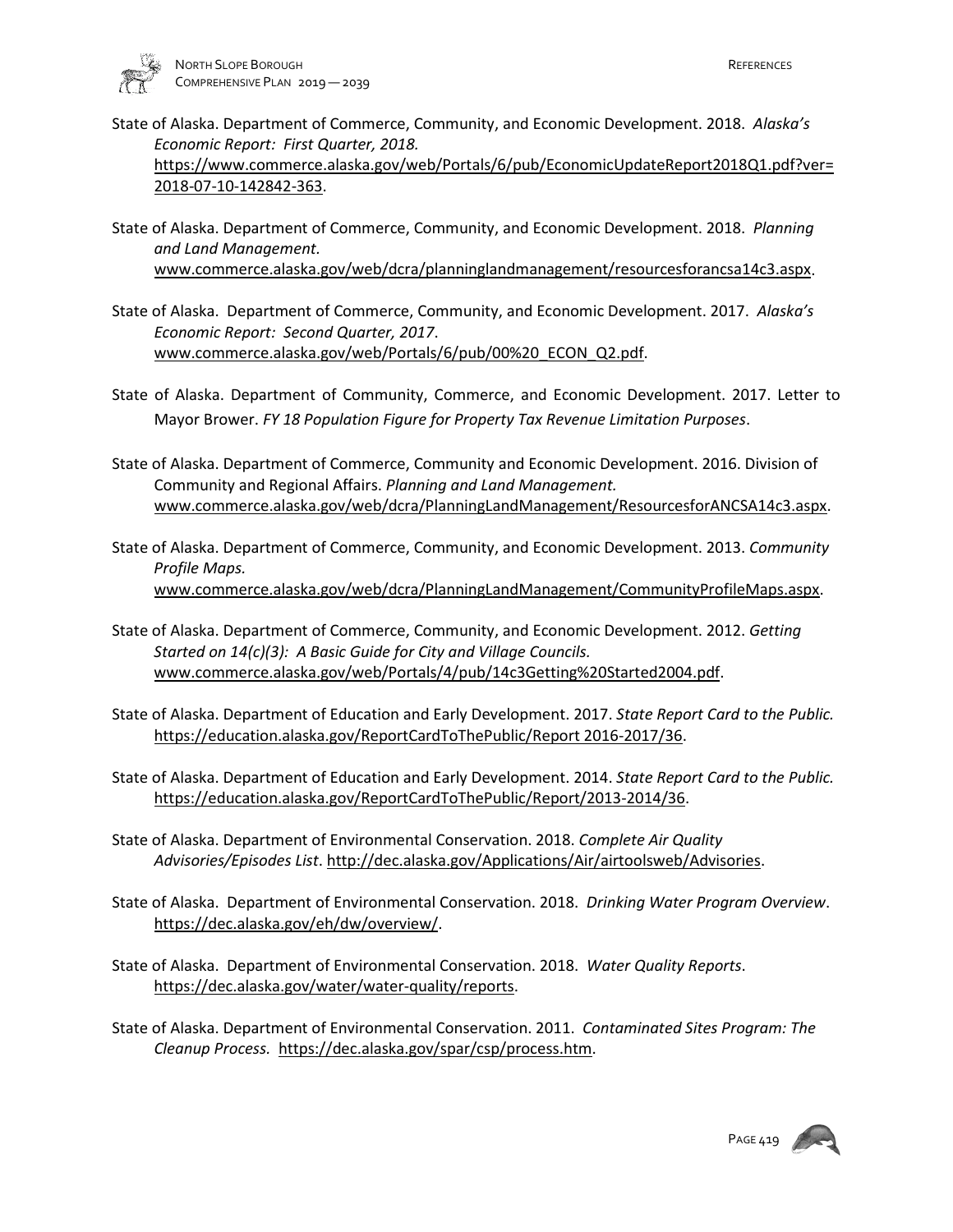

- State of Alaska. Department of Fish and Game. n.d. *Subsistence Hunting in Alaska.*  [www.adfg.alaska.gov/index.cfm?adfg=subsistence.hunting.](http://www.adfg.alaska.gov/index.cfm?adfg=subsistence.hunting)
- State of Alaska. Department of Fish and Game. n.d. *Subsistence in Alaska*. [www.adfg.alaska.gov/index.cfm?adfg=subsistence.main.](http://www.adfg.alaska.gov/index.cfm?adfg=subsistence.main)
- State of Alaska. Department of Fish and Game. n.d. *Subsistence in Alaska. Overview: Definition, Responsibilities and Management*. [www.adfg.alaska.gov/index.cfm?adfg=subsistence.definition.](http://www.adfg.alaska.gov/index.cfm?adfg=subsistence.definition)
- State of Alaska. Department of Fish and Game. n.d. *Welcome to the Alaska Board of Game.*  [www.adfg.alaska.gov/index.cfm?adfg=gameboard.main.](http://www.adfg.alaska.gov/index.cfm?adfg=gameboard.main)
- State of Alaska. Department of Fish and Game. 2018. *Anadromous Waters Catalog*. [http://extra.sf.adfg.state.ak.us/FishResourceMonitor/?mode=awc.](http://extra.sf.adfg.state.ak.us/FishResourceMonitor/?mode=awc)
- State of Alaska. Department of Fish and Game. 2014. *Alaska Fish and Wildlife News August 2014*. [www.adfg.alaska.gov/index.cfm?adfg=wildlifenews.view\\_article&articles\\_id=678.](http://www.adfg.alaska.gov/index.cfm?adfg=wildlifenews.view_article&articles_id=678)
- State of Alaska. Department of Fish and Game. 2001. *Alaska's Tundra and Wildlife*. [www.adfg.alaska.gov/static/education/educators/curricula/alaskawildlifecurriculum/pdfs/alaskas](http://www.adfg.alaska.gov/static/education/educators/curricula/alaskawildlifecurriculum/pdfs/alaskas_tundra_wildlife_curriculum.pdf) [\\_tundra\\_wildlife\\_curriculum.pdf.](http://www.adfg.alaska.gov/static/education/educators/curricula/alaskawildlifecurriculum/pdfs/alaskas_tundra_wildlife_curriculum.pdf)
- State of Alaska. Department of Labor and Workforce Development. 2018. *Alaska LNG Project: Gasline Workforce Plan.* [http://jobs.alaska.gov/energy/2018\\_Gasline\\_Workforce\\_Plan.pdf.](http://jobs.alaska.gov/energy/2018_Gasline_Workforce_Plan.pdf)
- State of Alaska. Department of Labor and Workforce Development. 2016. *When the North Slope is Home.* Alaska Economic Trends. September 2016[. http://labor.alaska.gov/trends/sep16.pdf.](http://labor.alaska.gov/trends/sep16.pdf)
- State of Alaska. Department of Law. 2001. *Memorandum*. http://law.alaska.gov/pdf/opinions/opinions\_2001/01-018\_663020012.pdf.
- State of Alaska. Department of Natural Resources. n.d. *AK State Geo-Spatial Data Clearinghouse*. [www.asgdc.state.ak.us.](http://www.asgdc.state.ak.us/)
- State of Alaska. Department of Natural Resources. 2018. *Arctic Strategic Transportation and Resources*. [http://soa](http://soa-dnr.maps.arcgis.com/apps/Cascade/index.html?appid=ab8be9349a08477ebfb66d017e0aec8d)[dnr.maps.arcgis.com/apps/Cascade/index.html?appid=ab8be9349a08477ebfb66d017e0aec8d.](http://soa-dnr.maps.arcgis.com/apps/Cascade/index.html?appid=ab8be9349a08477ebfb66d017e0aec8d)
- State of Alaska. Alaska Department of Natural Resources. 2018. *North Slope Areawide Oil and Gas Lease Sale: Final Finding of the Director.* April 18, 2018. [http://dog.dnr.alaska.gov/Documents/Leasing/BestInterestFindings/20180418\\_NS\\_Final\\_BIF\\_Sign](http://dog.dnr.alaska.gov/Documents/Leasing/BestInterestFindings/20180418_NS_Final_BIF_Signed.pdf)\_ [ed.pdf.](http://dog.dnr.alaska.gov/Documents/Leasing/BestInterestFindings/20180418_NS_Final_BIF_Signed.pdf)
- State of Alaska. Department of Natural Resources. 2018. *North Slope Oil and Gas Activity Map.*  [http://dog.dnr.alaska.gov/Information/MapsAndGis.](http://dog.dnr.alaska.gov/Information/MapsAndGis)
- State of Alaska. Department of Natural Resources. 2018. *Project Charter: ASTAR Connecting North Slope Communities.*

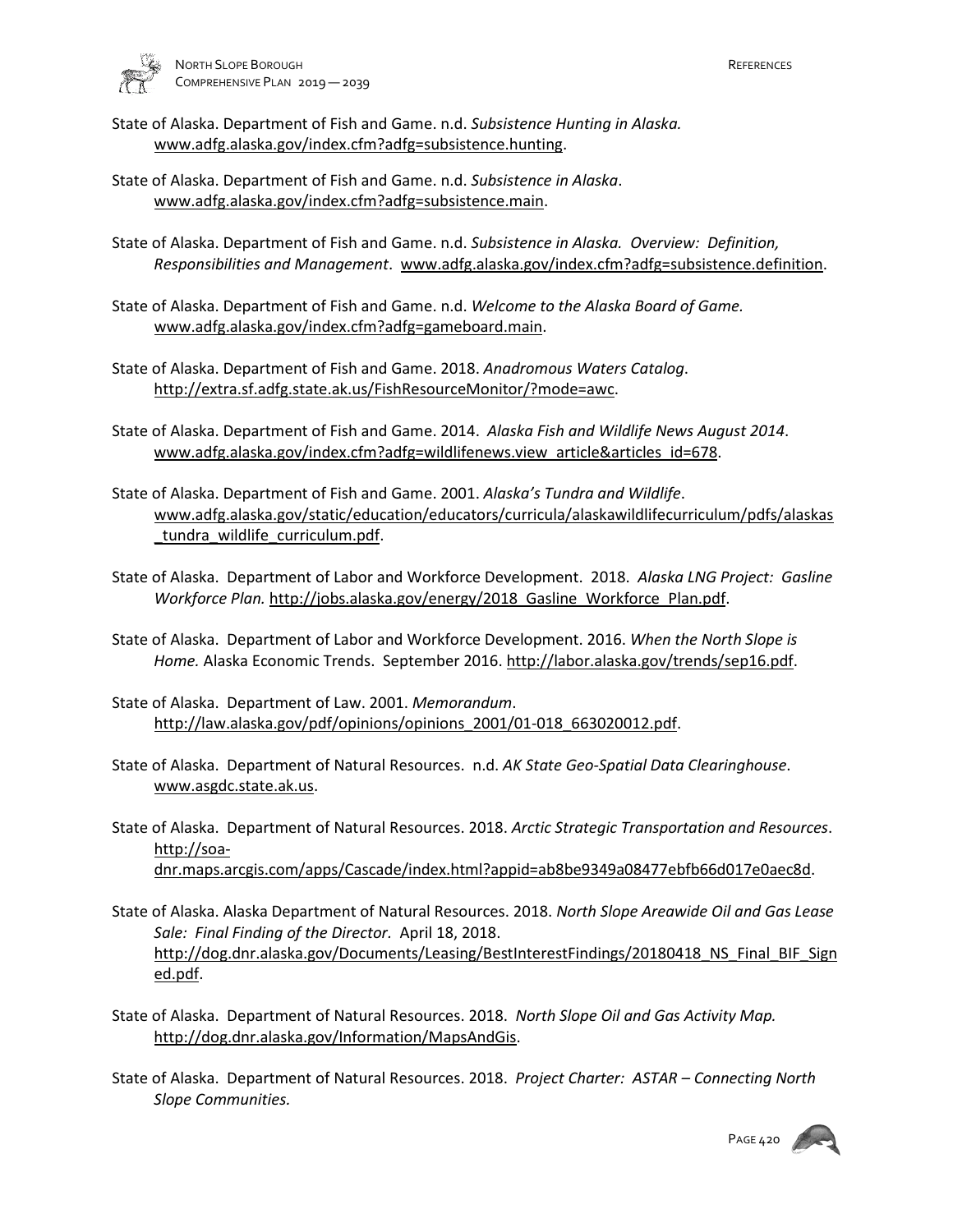

- State of Alaska. Department of Natural Resources. 2018. *Alaska Heritage Resource Survey*. http://dnr.alaska.gov/parks/oha/ahrs/ahrs.htm.
- State of Alaska. Department of Natural Resources. 2016. *North Slope Management Plan*. [http://dnr.alaska.gov/mlw/planning/mgtplans/nsmp/pdf/nsmp\\_boundary\\_map.pdf.](http://dnr.alaska.gov/mlw/planning/mgtplans/nsmp/pdf/nsmp_boundary_map.pdf)
- State of Alaska. Department of Revenue. 2015. Permanent Fund Dividend Division. *Annual Reports 2000- 2015*. https://pfd.alaska.gov/Division-Info/Annual-Reports.
- State of Alaska. Department of Transportation and Public Facilities. 2011. *Dalton Highway MP 18-37 Reconstruction.* [www.dot.alaska.gov/nreg/dalton18-37/.](http://www.dot.alaska.gov/nreg/dalton18-37/)
- State of Alaska. Department of Transportation and Public Facilities. 2010. *Dalton Highway Scenic Byway Corridor Partnership Plan*. Prepared by the Alaska Department of Natural Resources, Division of Parks and Outdoor Recreation, Interpretation and Education Unit. http://dnr.alaska.gov/parks/interp/pdf/daltonhwyscenisbywaycorridor.pdf.
- State of Alaska. Department of Transportation and Public Facilities. 1989. *Dalton Highway Master Plan*. [http://dnr.alaska.gov/mlw/planning/mgtplans/dalton\\_highway/pdf/dalton\\_hwy\\_plan\\_complete.pdf.](http://dnr.alaska.gov/mlw/planning/mgtplans/dalton_highway/pdf/dalton_hwy_plan_complete.pdf)
- Stricker, Julie. 2018. *2018 Oil and Gas Forecast: Discoveries, production increases lead to industry optimism*. Alaska Business Magazine, January 9, 2018. [www.akbizmag.com/Alaska-Business-](http://www.akbizmag.com/Alaska-Business-Monthly/January-2018/2018-Oil-and-Gas-Forecast/)[Monthly/January-2018/2018-Oil-and-Gas-Forecast/.](http://www.akbizmag.com/Alaska-Business-Monthly/January-2018/2018-Oil-and-Gas-Forecast/)
- Tagiugmiullu Nunamiullu Housing Authority. 2014. *North Slope Borough Housing: A Brief Analysis of Issues and Options with Budgetary Quotes. Unpublished white paper.*
- Theriault Boots, Michelle. 2014. *Why some Alaskans don't apply for the PFD*[. www.adn.com/alaska](http://www.adn.com/alaska-news/article/why-some-alaskans-dont-apply-pfd/2014/10/02/)[news/article/why-some-alaskans-dont-apply-pfd/2014/10/02/.](http://www.adn.com/alaska-news/article/why-some-alaskans-dont-apply-pfd/2014/10/02/)
- Thompson, Andrea. 2017. Alaska's Coast Is Vanishing, 1 Storm at a Time. [www.scientificamerican.com/article/alaskas-coast-is-vanishing-1-storm-at-a-time/.](http://www.scientificamerican.com/article/alaskas-coast-is-vanishing-1-storm-at-a-time/)

Udevitz, Mark S., Taylor, R.L., Garlich-Miller, J.L., Quakenbush, L.T., Snyder, J.A. 2013. *Potential Population-Level Effects of Increased Haulout-Related Mortality of Pacific Walrus Calves*. [www.fws.gov/alaska/fisheries/mmm/walrus/](http://www.fws.gov/alaska/fisheries/mmm/walrus/) pdf/Effects%20of%20increased%20haulout%20mortality%20of%20calves%20%20Polar%20Biol%2 02012.pdf.

- University of Alaska. Museum of the North. 2016. *Birnirk Site Map.*  www.uaf.edu/museum/collections/archaeo/online-exhibits/paleo-eskimo-cultures/birnirkculture.
- University of Alaska Fairbanks. Alaska Native Language Center. n.d. *Population and Speaker Statistics*. [www.uaf.edu/anlc/languages/stats.](http://www.uaf.edu/anlc/languages/stats)
- University of Alaska Fairbanks. Alaska Native Language Archive. 2017. Indigenous Peoples and Languages of Alaska Map. [www.uaf.edu/anla/collections/map.](http://www.uaf.edu/anla/collections/map)

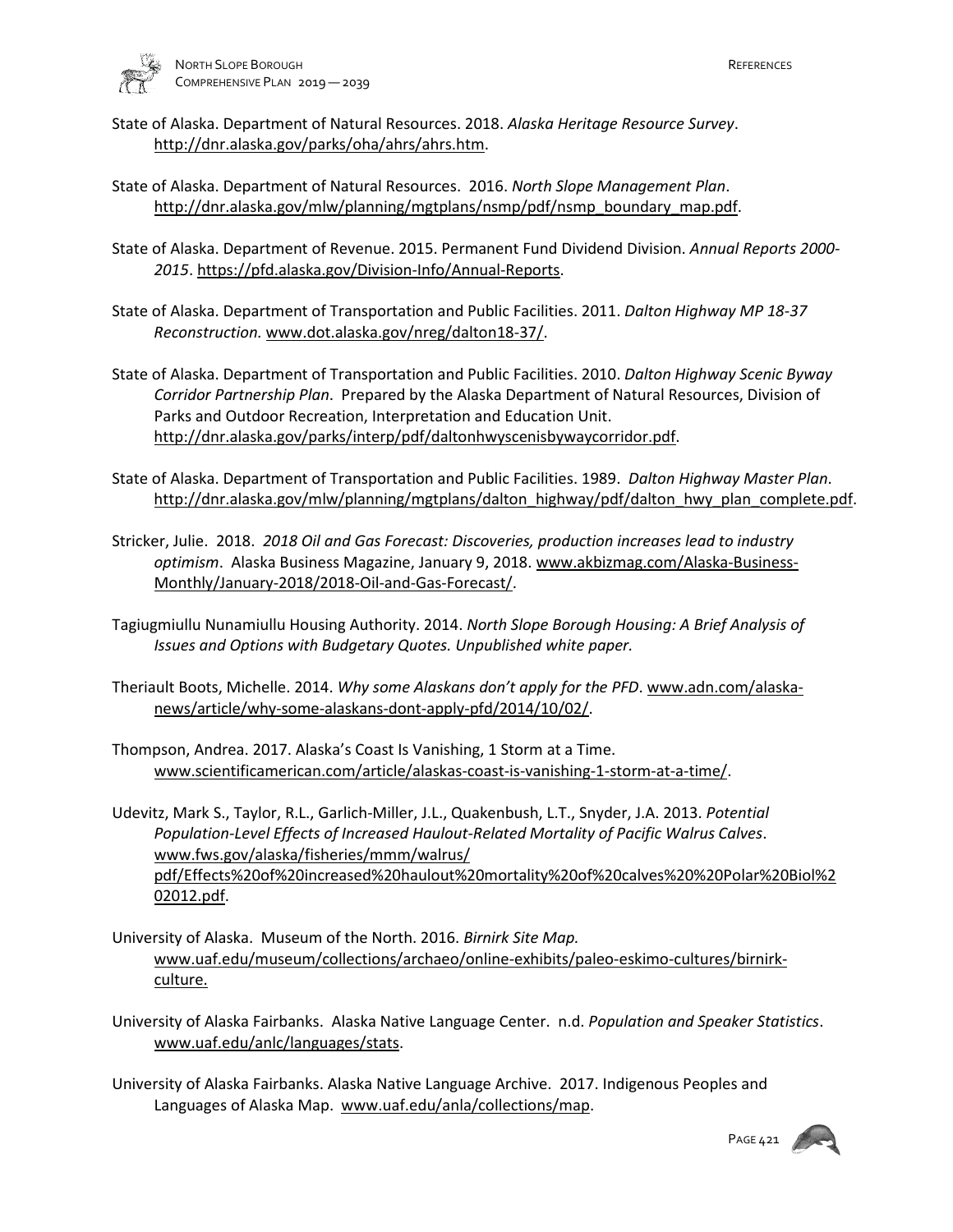- U.S. Climate Resilience Toolkit. 2017. I*ñupiat Work to Preserve Food and Traditions on Alaska's North Slope.* [https://toolkit.climate.gov/case-studies/i%C3%B1upiat-work-preserve-food-and-traditions](https://toolkit.climate.gov/case-studies/i%C3%B1upiat-work-preserve-food-and-traditions-alaskas-north-slope)[alaskas-north-slope.](https://toolkit.climate.gov/case-studies/i%C3%B1upiat-work-preserve-food-and-traditions-alaskas-north-slope)
- U.S. Army Corps of Engineers. *Public notice of application for permit (October 11, 2000), Kuparuk River 128 (4-2000-1037), p. 1 {Meltwater field development}; U.S. ACE, Public notice of application for permit (August 26, 1997), Kuparuk River 124 (4—970705) p.1 {Tarn field}*.
- U.S. Coast Guard. 2016. *Preliminary Findings Port Access Route Study (PARS): In the Chukchi Sea, Bering Strait, and Bering Sea.* www.regulations.gov/document?D=USCG-2014-0941-0040.
- U.S. Coast Guard. 2013. *Arctic Strategy*. May 2013. [www.uscg.mil/seniorleadership/DOCS/CG\\_Arctic\\_Strategy.pdf.](http://www.uscg.mil/seniorleadership/DOCS/CG_Arctic_Strategy.pdf)
- U.S. Department of Agriculture. U.S. Forest Service. n.d. *Birnirk Archeology Site*. [www.fs.usda.gov/detail/r10/learning/history-culture/?cid=fseprd502994](http://www.fs.usda.gov/detail/r10/learning/history-culture/?cid=fseprd502994)
- U.S. Department of Agriculture. 1979. *Exploratory Soil Survey of Alaska*. [www.nrcs.usda.gov/Internet/FSE\\_MANUSCRIPTS/alaska/AK\\_exploratory1979/alaska.pdf.](http://www.nrcs.usda.gov/Internet/FSE_MANUSCRIPTS/alaska/AK_exploratory1979/alaska.pdf)
- U.S. Department of Commerce. National Oceanic and Atmospheric Administration. 2018. *Marine Mammal Laboratory*[. www.afsc.noaa.gov/nmml/education/science/studymm4eat.php.](http://www.afsc.noaa.gov/nmml/education/science/studymm4eat.php)
- U.S. Department of Commerce. National Oceanic and Atmospheric Administration. 2018. *Proposed Critical Habitat for the Arctic Ringed Seal under the Endangered Species Act.* [https://alaskafisheries.noaa.gov/pr/ice-seals.](https://alaskafisheries.noaa.gov/pr/ice-seals)
- U.S. Department of Commerce. U.S. Census Bureau. *2012 2016 American Community Survey 5-Year Estimates – North Slope Borough, Alaska State*[. http://factfinder.census.gov.](http://factfinder.census.gov/)
- U.S. Department of Commerce. U.S. Census Bureau. *2011 2015 American Community Survey 5-Year Estimates – North Slope Borough, Alaska State*[. http://factfinder.census.gov.](http://factfinder.census.gov/)
- U.S. Department of Commerce. U.S. Census Bureau. 2016*. What is the Census?* [www.census.gov/2010census/about/.](http://www.census.gov/2010census/about/)
- U.S. Department of Housing and Urban Development. 2018. *FY 2018 Income Limits Summary.*  [www.huduser.gov/portal/datasets/il/il2018/2018summary.odn.](http://www.huduser.gov/portal/datasets/il/il2018/2018summary.odn)
- U.S. Department of Housing and Urban Development. 2018. *NAHASDA*. http://portal.hud.gov/hudportal/HUD?src=/program\_offices/public\_indian\_housing/ih/codetalk/n ahasda.
- U.S. Department of the Interior. 2018. *Federal Subsistence Management Program.* [www.doi.gov/subsistence.](http://www.doi.gov/subsistence)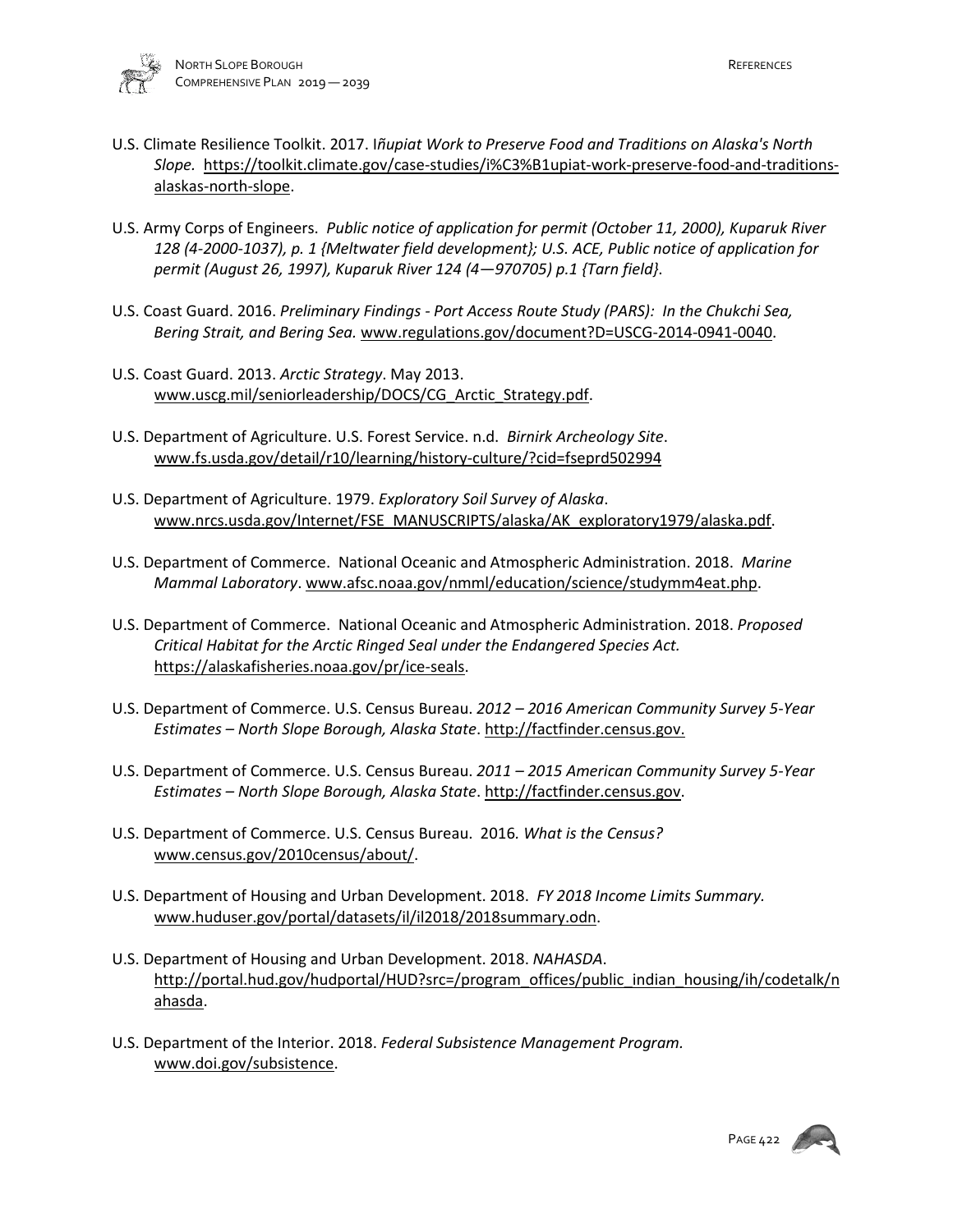

- U.S. Department of the Interior. Bureau of Land Management. n.d. *ANCSA 17(b) Easements: Access to Your Public Lands Brochure.* BLM/GI-08/001+2920+931[. www.blm.gov/download/file/fid/5011](http://www.blm.gov/download/file/fid/5011)
- U.S. Department of the Interior. Bureau of Land Management. n.d. *Spatial Data Management System (SDMS)*. http://sdms.ak.blm.gov/isdms/imf.jsp?site=sdms.
- U.S. Department of the Interior. Bureau of Land Management. 2017. *2017 NPR-A Lease Sale, December 7, 2017*[. www.blm.gov/sites/blm.gov/files/uploads/OilandGas\\_Alaska\\_NPR-](http://www.blm.gov/sites/blm.gov/files/uploads/OilandGas_Alaska_NPR-A_Lease_Sale_2017_Bid-Recap.pdf)A Lease Sale 2017 Bid-Recap.pdf.
- U.S. Department of the Interior. Bureau of Land Management. 2013. *Land Transfer.* [www.blm.gov/ak/st/en/prog/ak\\_land\\_transfer.html.](http://www.blm.gov/ak/st/en/prog/ak_land_transfer.html)
- U.S. Department of the Interior. Bureau of Land Management. 1989. *Proposed Resource Management Plan and Final Environmental Impact Statement – Utility Corridor.* [https://eplanning.blm.gov/epl](https://eplanning.blm.gov/epl-front-office/projects/lup/35315/44183/47566/Utility_Corridor_PRMP_FEIS_final_web.pdf)[front-office/projects/lup/35315/44183/47566/Utility\\_Corridor\\_PRMP\\_FEIS\\_final\\_web.pdf.](https://eplanning.blm.gov/epl-front-office/projects/lup/35315/44183/47566/Utility_Corridor_PRMP_FEIS_final_web.pdf)
- U.S. Department of the Interior. Bureau of Land Management. Arctic District Office, Alaska. 1989. *Utility Corridor Proposed Renouncement Management Plan and Final Environmental Impact Statement*. BLM-AK-PT90-002-1610-060. [https://eplanning.blm.gov/epl-front](https://eplanning.blm.gov/epl-front-office/projects/lup/35315/44183/47566/Utility_Corridor_PRMP_FEIS_final_web.pdf)[office/projects/lup/35315/44183/47566/Utility\\_Corridor\\_PRMP\\_FEIS\\_final\\_web.pdf.](https://eplanning.blm.gov/epl-front-office/projects/lup/35315/44183/47566/Utility_Corridor_PRMP_FEIS_final_web.pdf)
- U.S. Department of the Interior. Minerals Management Service. 2001. *Liberty Development and Production Plan draft environmental impact statement, Fig. II.A-9*.
- U.S. Department of the Interior. National Park Service. n.d. *National Register of Historic Places NPGallery Digital Asset Search*. [https://npgallery.nps.gov/nrhp.](https://npgallery.nps.gov/nrhp)
- U.S. Department of the Interior. National Park Service. 2018. *Birnirk National Historic Landmark*. [www.nps.gov/places/birnirk-site.htm.](http://www.nps.gov/places/birnirk-site.htm)
- U.S. Department of the Interior. National Park Service. 2018. *Ipiutak National Historic Landmark*. [www.nps.gov/places/ipiutak-site.htm.](http://www.nps.gov/places/ipiutak-site.htm)
- U.S. Department of the Interior. National Park Service. 2018. *Leffingwell Camp Site National Historic Landmark*. [www.nps.gov/places/leffingwell-camp-site.htm.](http://www.nps.gov/places/leffingwell-camp-site.htm)
- U.S. Department of the Interior. National Park Service. 2018. *National Historic Landmarks Listings by State.* [www.nps.gov/nhl/find/statelists/ak/AK.pdf.](http://www.nps.gov/nhl/find/statelists/ak/AK.pdf)
- U.S. Department of the Interior. National Park Service. 2018. *National Register of Historic Places. NPGallery Digital Asset Search.* <https://npgallery.nps.gov/nrhp>*.*
- U.S. Department of the Interior. National Park Service. 2017. *Gallagher Flint Station National Historic Landmark*. [www.nps.gov/places/gallagher-flint-station-archeological-site.htm.](http://www.nps.gov/places/gallagher-flint-station-archeological-site.htm)

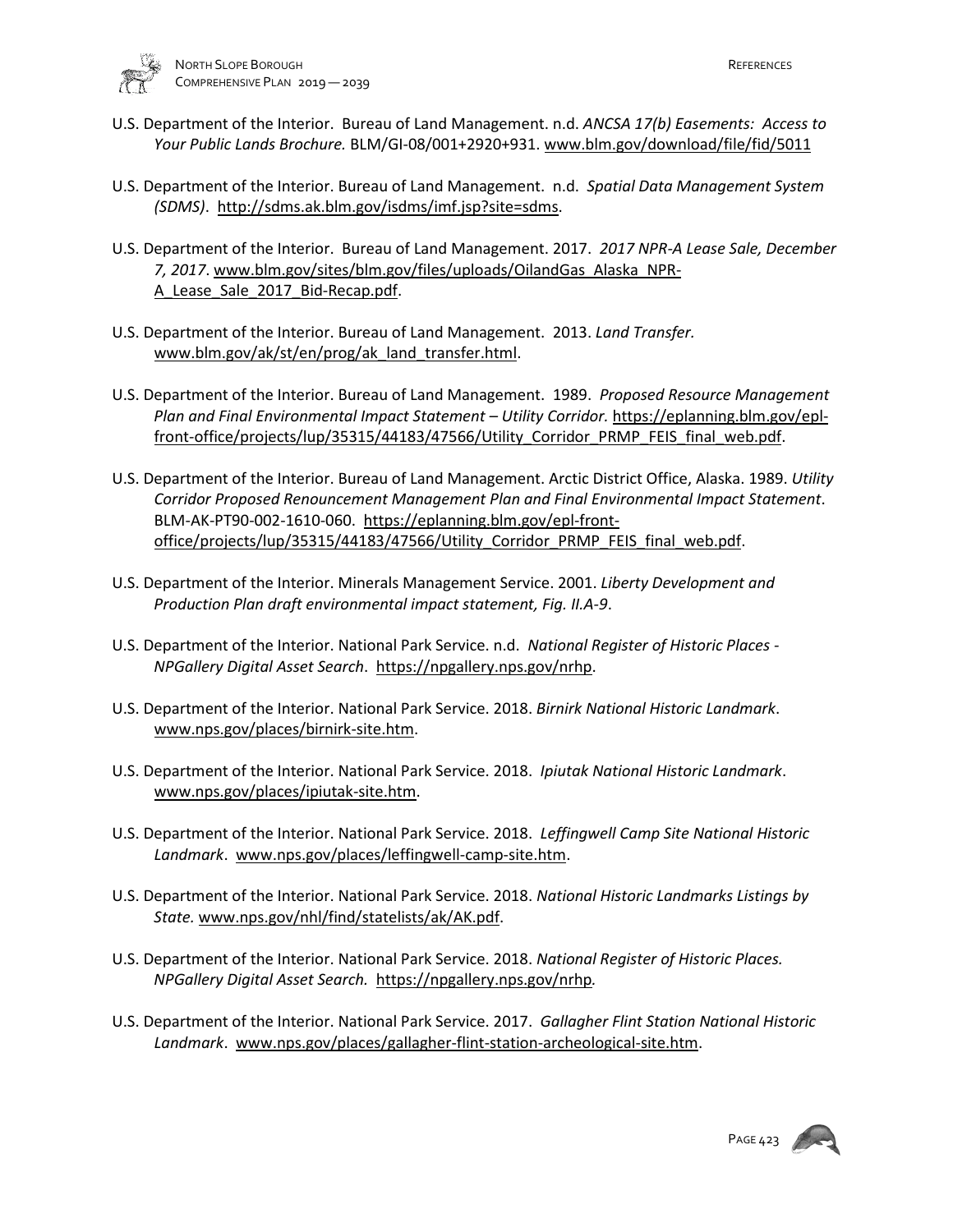

- U.S. Department of the Interior. National Park Service. 2016. *Gates of the Arctic National Park & Preserve: Significant Value of Gates of the Arctic.* [www.nps.gov/gaar/learn/significant-values-of](http://www.nps.gov/gaar/learn/significant-values-of-gates-of-the-arctic.htm)[gates-of-the-arctic.htm.](http://www.nps.gov/gaar/learn/significant-values-of-gates-of-the-arctic.htm)
- U.S. Department of the Interior. Office of Congressional and Legislative Affairs. 2017. *Statement of John Ruhs Acting Deputy Director for Operations Bureau of Land Management, U.S. Department of the Interior Senate Energy and Natural Resources Committee Subcommittee on Public Lands, Forests and Mining S.785 Alaska Native Veterans Land Allotment Equity Act*. www.doi.gov/ocl/s-785.
- U.S. Department of the Interior. U.S. Fish and Wildlife Service. 2018. *Endangered Species Glossary.*  [www.fws.gov/midwest/endangered/glossary/index.html.](http://www.fws.gov/midwest/endangered/glossary/index.html)
- U.S. Department of the Interior. U.S. Fish and Wildlife Service. 2018. *Endangered Species Listing.*  [www.fws.gov/alaska/fisheries/endangered/listing.htm.](http://www.fws.gov/alaska/fisheries/endangered/listing.htm)
- U.S. Department of the Interior. U.S. Fish and Wildlife Service. 2018. Bureau of Land Management, National Park Service and Bureaus of Indian Affairs. *How to Submit a Proposal to Change Federal Subsistence Regulations: Informational Flyer.*  [www.doi.gov/sites/doi.gov/files/uploads/nsrac\\_winter2018\\_book\\_0.pdf.](http://www.doi.gov/sites/doi.gov/files/uploads/nsrac_winter2018_book_0.pdf)
- U.S. Department of the Interior. U.S. Fish and Wildlife Service. 2017. *Candidate Species: Section 4 of the Endangered Species Act.* [www.fws.gov/endangered/esa-library/pdf/candidate\\_species.pdf.](http://www.fws.gov/endangered/esa-library/pdf/candidate_species.pdf)
- U.S. Department of the Interior. U.S. Fish and Wildlife Service. 2017. *Endangered Species Act: An Overview.* [www.fws.gov/endangered/laws-policies/.](http://www.fws.gov/endangered/laws-policies/)
- U.S. Department of the Interior. U.S. Fish and Wildlife Service. 2017. *Pacific Walruses Haul Out Near Point Lay Earlier Than in Previous Years.* [www.fws.gov/news/ShowNews.cfm?ref=pacific-walruses](http://www.fws.gov/news/ShowNews.cfm?ref=pacific-walruses-haul-out-near-point-lay-earlier-than-in-previous-years-&_ID=36121)haul-out-near-point-lay-earlier-than-in-previous-years-& ID=36121.
- U.S. Department of the Interior. U.S. Fish & Wildlife Service. 2016. *Arctic: National Wildlife Refuge, Alaska. Caribou.* [www.fws.gov/refuge/arctic/caribou.html.](http://www.fws.gov/refuge/arctic/caribou.html)
- U.S. Department of the Interior. U.S. Fish and Wildlife Service. 2013. *ESA Basics*. [www.fws.gov/endangered/esa-library/pdf/ESA\\_basics.pdf.](http://www.fws.gov/endangered/esa-library/pdf/ESA_basics.pdf)
- U.S. Department of the Interior. U.S. Fish and Wildlife Service. 2010. *50 CFR Part 17: Designation of Critical Habitat for the Polar Bear in the United States*. [www.fws.gov/home/feature/2010/pdf/Polar\\_Bear\\_Critical\\_Habitat\\_Designation\\_11-22-](http://www.fws.gov/home/feature/2010/pdf/Polar_Bear_Critical_Habitat_Designation_11-22-2010OFR.pdf) [2010OFR.pdf.](http://www.fws.gov/home/feature/2010/pdf/Polar_Bear_Critical_Habitat_Designation_11-22-2010OFR.pdf)
- U.S. Department of the Interior. U.S. Fish and Wildlife Service. 1994. *5O CFR Part I7: Final Rule to Remove the Eastern North Pacific Population of the Gray Whale From the List of Endangered Wildlife.* [https://ecos.fws.gov/docs/federal\\_register/fr2597.pdf.](https://ecos.fws.gov/docs/federal_register/fr2597.pdf)

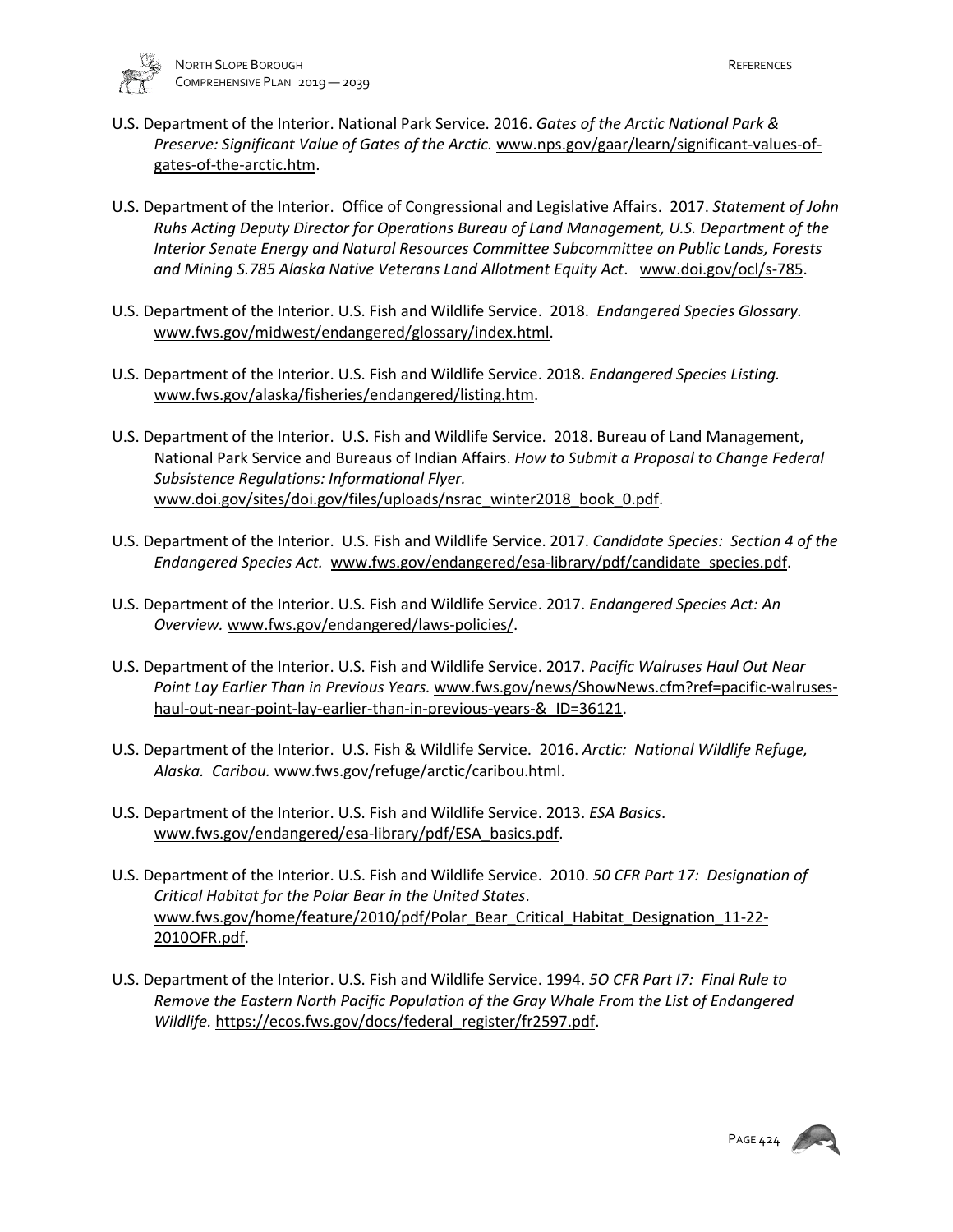

- U.S. Department of the Interior. U.S. Geological Survey. 2017. *New Interior Department Survey Shows Significant Increase in Recoverable Energy Resources in Federal State and Tribal Lands and Waters in Alaska*. December 22, 2017. [www.usgs.gov/news/new-interior-department-survey-shows](http://www.usgs.gov/news/new-interior-department-survey-shows-significant-increase-recoverable-energy-resources-federal)[significant-increase-recoverable-energy-resources-federal.](http://www.usgs.gov/news/new-interior-department-survey-shows-significant-increase-recoverable-energy-resources-federal)
- U.S. Department of the Interior. U.S. Geological Survey. 2016. *Measuring and Forecasting the Response of Alaska's Terrestrial Ecosystem to a Warming Climate*. [https://alaska.usgs.gov/science/interdisciplinary\\_science/cae/arctic\\_coastal\\_plain.php.](https://alaska.usgs.gov/science/interdisciplinary_science/cae/arctic_coastal_plain.php)
- U.S. Department of the Interior. U.S. Geological Survey. 2016. *USGS Oil and Gas Resource Estimated Updated for the National Petroleum Reserve in Alaska, October 26, 2010.* [https://archive.usgs.gov/archive/sites/www.usgs.gov/newsroom/article.asp-ID=2622.html.](https://archive.usgs.gov/archive/sites/www.usgs.gov/newsroom/article.asp-ID=2622.html)
- U.S. Department of the Interior. U.S. Geological Survey. 2012. *Changing Arctic Ecosystems: Research to Understand and Project Changes in Marine and Terrestrial Ecosystems of the Arctic*. [https://pubs.usgs.gov/fs/2011/3136/.](https://pubs.usgs.gov/fs/2011/3136/)
- U.S. Department of the Interior. U.S. Geological Survey. 1997. *Wetland Definitions and Classifications in the United States.*
- U.S. Department of Transportation. 2018. Federal Highways Administration. *Tribal Transportation Program.* [https://flh.fhwa.dot.gov/programs/ttp.](https://flh.fhwa.dot.gov/programs/ttp)
- U.S. Environmental Protection Agency. 2017. *Climate Impacts in Alaska*. [https://19january2017snapshot.epa.gov/climate-impacts/climate-impacts-alaska\\_.html.](https://19january2017snapshot.epa.gov/climate-impacts/climate-impacts-alaska_.html)
- Walker D. A.. 1996. *Disturbance and recovery of Arctic Alaskan vegetation*. pp 35-71 In: J.F. Reynolds and J.D. Tehhunen (eds.), Ecological Studies, Vol. 120, p. 42.
- Walsh, Chantal. 2018. *Oil & Gas Lease Sales.* Presentation, *Oil and Gas Forum.*
- Weatherbase. 2018. *North Slope, Alaska Weather*. [www.weatherbase.com/weather/weather](http://www.weatherbase.com/weather/weather-summary.php3?s=12305&cityname=North+Slope%2C+Alaska%2C+United+States+of+America&units=&set=metric)[summary.php3?s=12305&cityname=North+Slope%2C+Alaska%2C+United+States+of+America&uni](http://www.weatherbase.com/weather/weather-summary.php3?s=12305&cityname=North+Slope%2C+Alaska%2C+United+States+of+America&units=&set=metric) [ts=&set=metric.](http://www.weatherbase.com/weather/weather-summary.php3?s=12305&cityname=North+Slope%2C+Alaska%2C+United+States+of+America&units=&set=metric)
- Western Arctic Caribou Herd Working Group. *About.* [https://westernarcticcaribou.net/.](https://westernarcticcaribou.net/)
- Wilhelm, Justina. Executive Director of Institutional Advancement. Iḷisaġvik College. Personal communication.